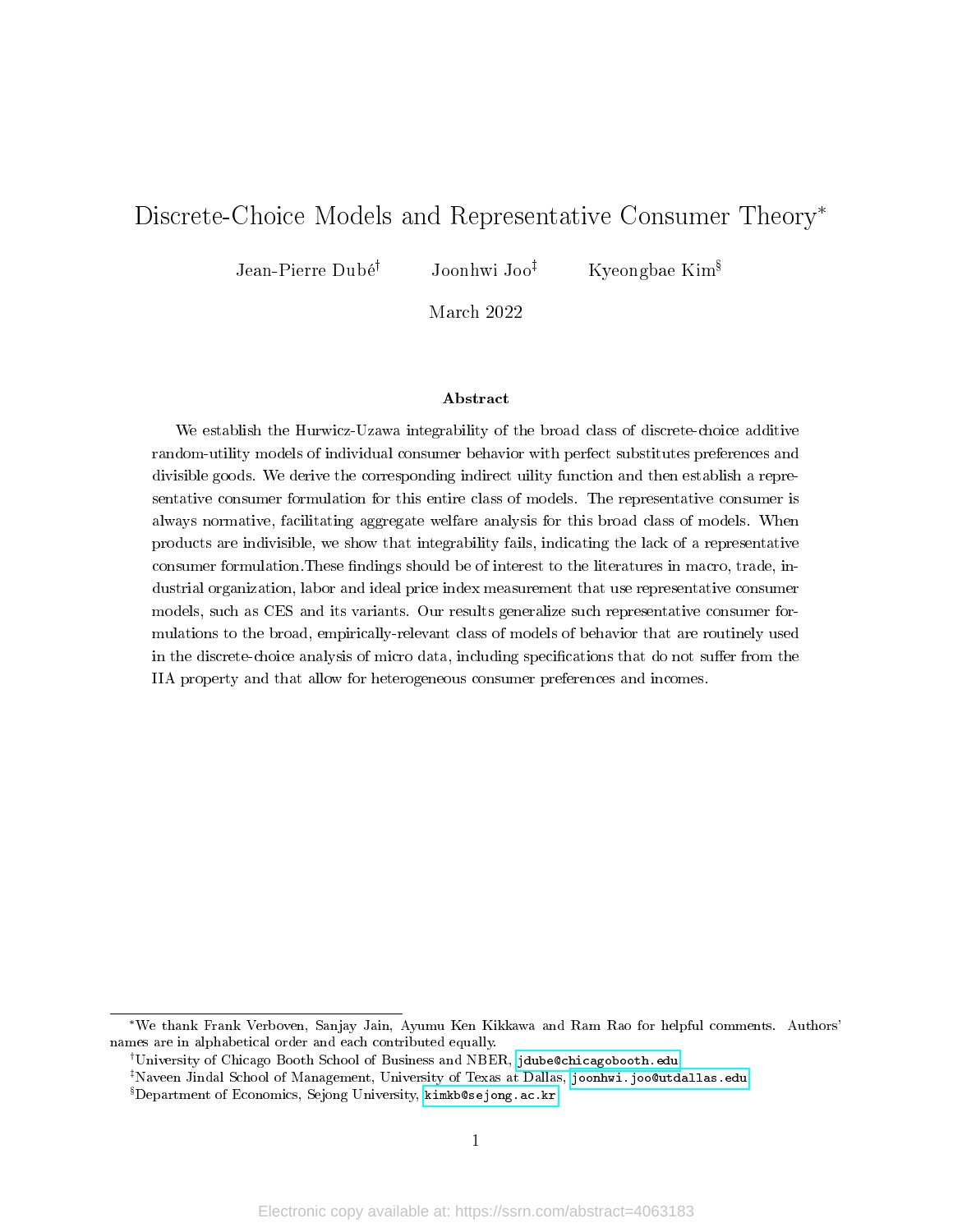# 1 Introduction

We study the link between a broad class of additive random utility models of demand, or "discretechoice" models, that are well-known to fit individual-level choice behavior with micro data and a representative consumer theory of aggregate demand. At least since [Archibald et al.](#page-16-0) [\(1986\)](#page-16-0), the literature on differentiated products markets has sought a connection between the convenient representative consumer framework (e.g., [Spence, 1976;](#page-19-0) [Dixit and Stiglitz, 1977\)](#page-17-0), in which the representative consumer consumes all the product variety, and the empirical reality whereby most individual consumers' consumption bundles exhibit mostly corner solutions. A related concern is whether the representative consumer's utility function can be treated as a social welfare function for the underlying consumer population (e.g., [Dow and da Costa Werlang, 1988\)](#page-17-1). The extant literature has only been able to obtain a closed-form solution for the special cases of simple Logit and Nested Logit discrete-choice models, both of which can be rationalized by the endogenous consumption of a single representative consumer with variations of CES preferences (e.g., [Anderson et al., 1987,](#page-16-1) [1992;](#page-16-2) [Ver](#page-19-1)[boven, 1996\)](#page-19-1). This link has been relied on extensively to justify the use of the CES representative consumer functional form to derive practical macroeconomic models with imperfect competition in the literatures on industrial organization (e.g., [Judd, 1985;](#page-18-0) [B. Curtis Eaton, 1989;](#page-16-3) [Zhelobodko et al.,](#page-20-0) [2012;](#page-20-0) [Dhingra and Morrow, 2019\)](#page-17-2), macroeconomics (e.g., [Blanchard and Kiyotaki, 1987\)](#page-16-4), monetary policy (e.g., [Beck and Lein, 2020\)](#page-16-5), economic growth (e.g., [Romer, 1987\)](#page-19-2), trade and economic geography (e.g., [Krugman, 1995;](#page-18-1) [Melitz, 2003,](#page-19-3) [2008;](#page-19-4) [Fajgelbaum et al., 2011;](#page-17-3) [Khandelwal, 2010;](#page-18-2) [Bernini](#page-16-6) [and Tomasi, 2015;](#page-16-6) [Crin'o and Ogliari, 2017\)](#page-17-4), labor (e.g., [Berger et al., Forthcoming;](#page-16-7) [Card, 2022\)](#page-17-5) and ideal price index measurement (e.g., [Redding and Weinstein, 2020\)](#page-19-5). In their list of research priorities, [Anderson et al.](#page-16-2) [\(1992,](#page-16-2) p.91) specifically indicate: "...it would be interesting to find the form of the representative consumer's utility function for other discrete choice models, such as the Probit, the nested MNL, and the GEV." We generalize the link between the representative consumer model and a broad class of discrete-choice, additive random utility models of consumer behavior that have been widely studied in the empirical marketing literature.

We study the [Hurwicz and Uzawa](#page-18-3) [\(1971\)](#page-18-3) integrability of the expected discrete-continuous demand function corresponding to a consumer with perfect substitutes preferences (i.e., linear indifference curves) and an absolutely-continuous, additive random utility component, hereafter the additive random utility model (ARUM). Individual demand exhibits corner solutions for all but at most one of the market goods (e.g., [Deaton and Muellbauer, 1980;](#page-17-6) [Hanemann, 1984\)](#page-18-4). We derive and characterize the indirect utility function for the ARUM for any absolutely continuous, full-support distribution, of the random-utility component. We also derive necessary conditions on each product's mean utility per unit consumed in order for the discrete-continuous demand model to satisfy integrability.

To establish the link to a representative consumer theory, we then study the aggregate demand from an underlying population of consumers making discrete brand choices. From the Gorman form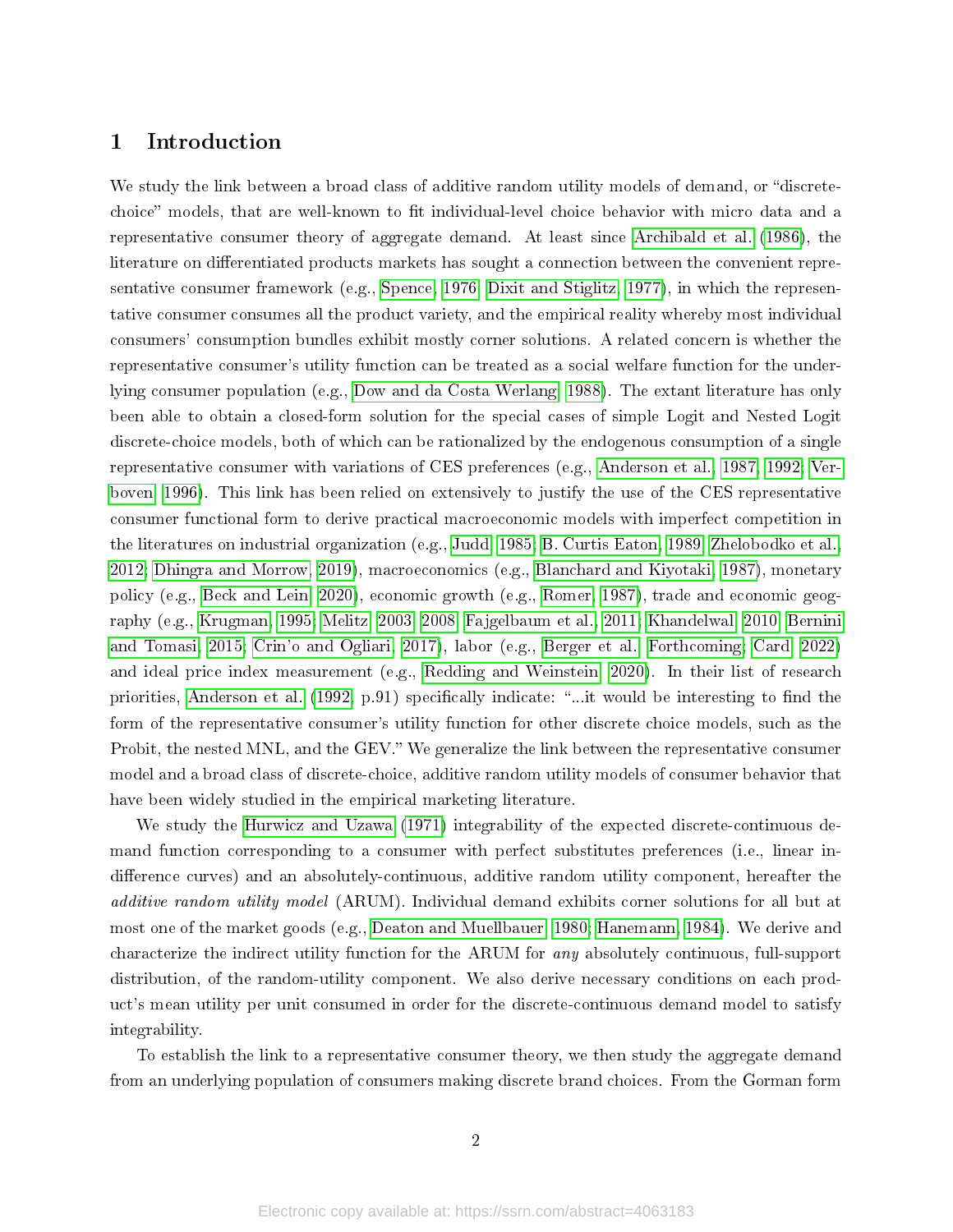of the indirect utility, it follows that the expected discrete-continuous aggregate demand system for the ARUM always has a positive and normative representative consumer formulation with a class of preferences that nests the popular CES model depending on the assumed distribution of the random utility. We therefore generalize [Anderson et al.](#page-16-1) [\(1987,](#page-16-1) [1992\)](#page-16-2); [Verboven](#page-19-1) [\(1996\)](#page-19-1) beyond simple Logit or one-level Nested Logit. Our results nest Becker-Lancaster versions of the individual-level discretechoice model with preferences over product characteristics (e.g., [Lancaster, 1966\)](#page-18-5). We present a number of examples, including the GEV and random-coefficients Logit models that allow for flexible substitution patterns between products and for which the representative consumer's demand and indirect utility can be expressed in closed form. This characterization of the normative representative consumer's indirect utility function facilitates a practical means for welfare analysis utilizing a broad class of ARUM discrete-choice models of demand. Many of these formulations do not exhibit the IIA property or the corresponding unrealistic consumer substitution patterns, oligopoly price-cost mark-ups and welfare implications tied to the popular logit model and its aggregate CES formulation.<sup>[1](#page-2-0)</sup> We also explore formulations that allow for both heterogeneous preferences and incomes, at the individual level, that should lead to more robust ideal price index and cost-of-living measurements (e.g., [Redding and Weinstein, 2020\)](#page-19-5).

In practice, many empirical applications of discrete-choice analysis to individual-level demand impose indivisibility, requiring consumers to form totally-inelastic demands over the chosen alternative (e.g., [Berry et al., 1995;](#page-16-8) [Goldberg, 1995\)](#page-18-6). We show that the integrability of the expected pure-discrete-choice aggregate demand function corresponding to indivisible goods fails, even for the simple Logit model. Indivisibility can lead to well-known problems with the budget-balancedness condition [\(Nocke and Schutz, 2017\)](#page-19-6), with either a non-binding budget constraint or negative consumption of the outside good.

The link between the class of representative consumer preferences and an underlying population of consumers making discrete product choices within a product category provides additional empirical justification for such popular representative consumer models as the CES and its variants used for macro modeling and welfare analysis. In a broad study of consumer packaged goods shopping behavior in the U.S., [Dubé](#page-17-7)  $(2019)$  finds that consumers select a single brand alternative in a category for over 90% of the observed transactions. However, our results herein are limited to discrete-choice models in which individual consumers purchase at most a single product. Our results do not extend to the more general context of multiple-discrete-choice whereby a consumer purchases an assortment of different products in the category, with corner solutions arising for a subset of the available products (e.g., [Wales and Woodland, 1983;](#page-19-7) [Lee and Pitt, 1986;](#page-18-7) [Hendel, 1999;](#page-18-8) [Kim et al.,](#page-18-9) [2002;](#page-18-9) [Dubé, 2004;](#page-17-8) [Bhat, 2005,](#page-16-9) [2008\)](#page-16-10).

<span id="page-2-0"></span>Our work adds to the extant literature on expected discrete-continuous demand systems with

 $1<sup>1</sup>$ [Helpman](#page-18-10) [\(2011\)](#page-18-10) discusses the adverse implications of the CES representative consumer model's IIA property for the estimated gains from variety in a model of trade. Usual solutions, like the nested logit, only partially offset these problems between nests and require the researcher to pre-classify products into nests.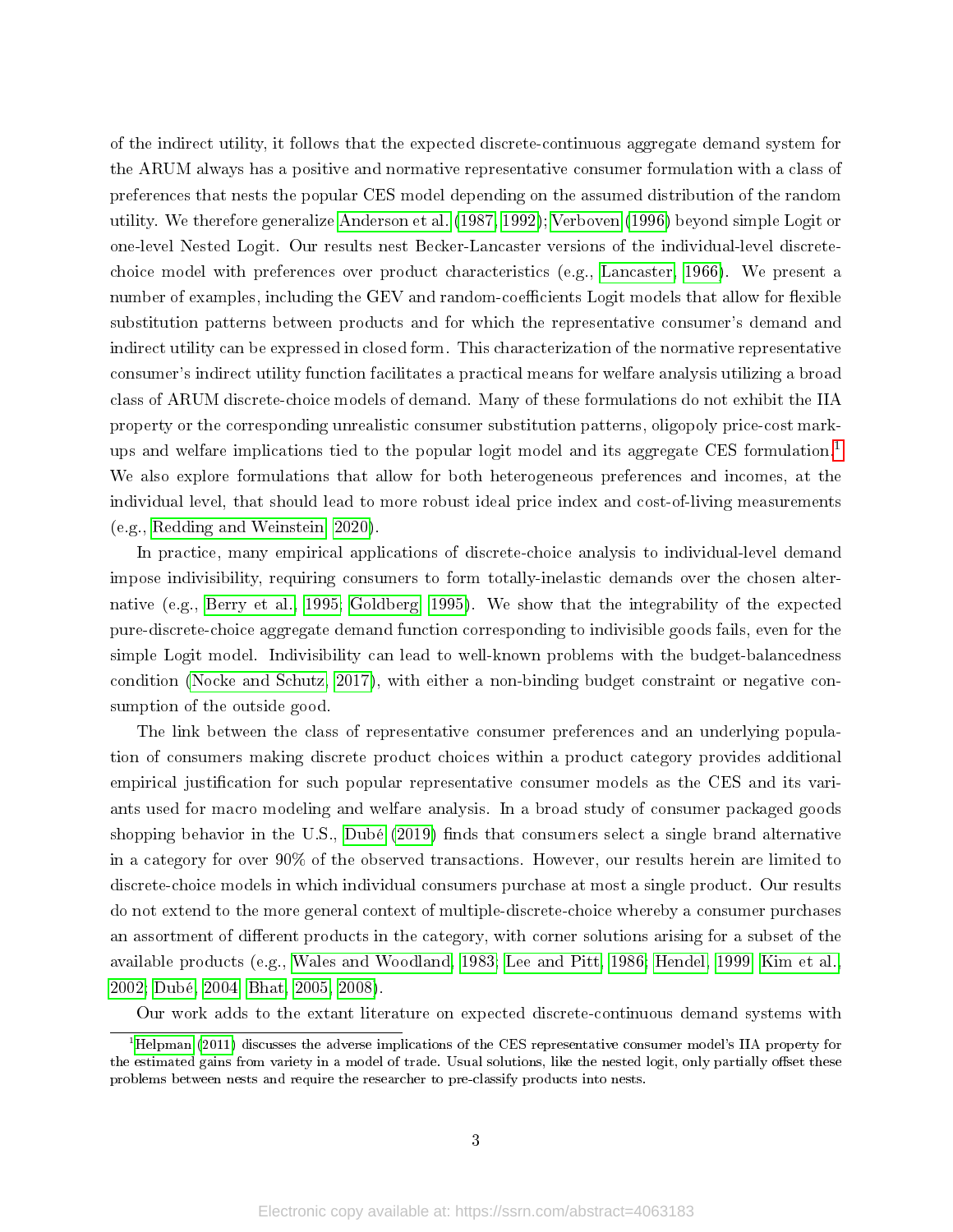single-product choices (e.g., [Dubin and McFadden, 1984;](#page-17-9) [Hanemann, 1984;](#page-18-4) [Chiang, 1991;](#page-17-10) [Chinta](#page-17-11)[gunta, 1993\)](#page-17-11). Typically, demand is derived from the "dual" problem and applying Roy's Identity to a pre-specified indirect utility function. We find, however, that the necessary conditions for integrability exclude the use of arbitrary flexible functional forms for the indirect utility function. In contrast, we derive the indirect utility function corresponding to a "primal" problem with ARUM form and an expected discrete-continuous demand function. In addition, we establish that this class of models has a positive and normative representative consumer formulation with a known class of preferences. We derive the preferences of the representative consumer corresponding to several popular formulations of the individual-level discrete-choice model implemented in empirical applications.

Our results on the integrability of aggregate discrete-choice demand systems relate to the recent literature studying non-binding budget constraints and the potential for strictly negative consumption of the numeraire good in the context of indivisibility [\(Hosoya, 2017;](#page-18-11) [Nocke and Schutz, 2017,](#page-19-6) [2018\)](#page-19-8). Our results add to this literature by demonstrating the (non)-integrability of a similar class of aggregate demand systems with indivisibility when we assume the representative consumer faces a binding budget constraint.

The remainder of the article is organized as follows. Section [2](#page-3-0) presents the setup of ARUM individual demand with perfect substitutes preferences under divisibility and establishes the [Hurwicz](#page-18-3) [and Uzawa](#page-18-3) [\(1971\)](#page-18-3) integrability of the individual expected demand. Section [3](#page-7-0) studies the aggregation problem of the ARUM individual expected demand, establishes the existence of the positive and normative representative consumer associated with the demand system, and presents several examples. Section [4](#page-13-0) studies the integrability problem of the ARUM individual demand under indivisibility. Section [5](#page-15-0) concludes.

# <span id="page-3-0"></span>2 Individual Demand with Perfect Substitutes Preferences and Divisible Goods

In this section, we start with the general formulation of the ARUM for an individual consumer with perfect substitutes preferences. We first derive the corresponding expected discrete-continuous demand system. We then prove the [Hurwicz and Uzawa](#page-18-3) [\(1971\)](#page-18-3) integrability of the expected demand system and characterize the analytic form of the corresponding indirect utility function.

## <span id="page-3-1"></span>2.1 Perfect Substitutes and Discrete-Continuous Choice

We focus on a market that supplies J variants of a differentiated product  $-$  brands. An individual consumer consumes at most one of the brands. To obtain this discrete-choice behavior, we use a random-utility formulation in which consumers perceive the J brands as perfect substitutes as in the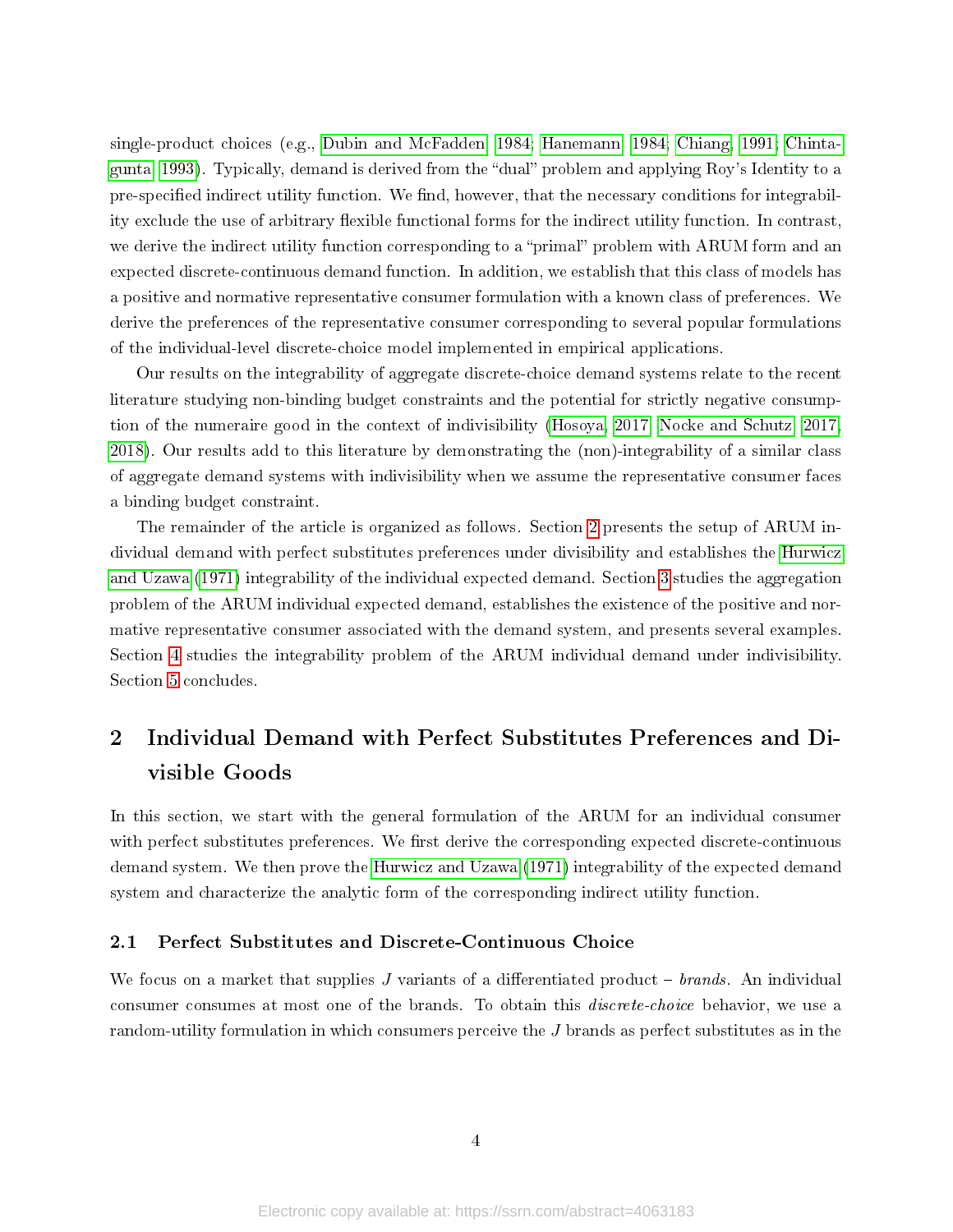simple re-packaging model with varieties (e.g., [Deaton and Muellbauer, 1980;](#page-17-6) [Hanemann, 1984\)](#page-18-4).<sup>[2](#page-4-0)</sup>

Formally, a consumer with total income y chooses a consumption bundle  $\mathbf{q} = (q_1, ..., q_J)$  to solve the following utility-maximization problem:

<span id="page-4-1"></span>
$$
\mathbf{q}^* = \underset{\mathbf{q} \in \mathbb{R}_+^J}{\text{argmax}} \sum_{j=1}^J q_j \psi_j \left( \epsilon_j \right) \text{ s.t. } \mathbf{q}' \mathbf{p} \le y \tag{2.1}
$$

where  $\mathbf{q} = (q_1, ..., q_J)'$  is the vector of brands consumed,  $\boldsymbol{\psi} = (\psi_1, ..., \psi_J)'$ , is the vector of constant marginal utilities for each product, or "brand qualities," with  $\psi_j \geq 0$ ,  $\mathbf{p} = (p_1, ..., p_J)'$  are the strictly positive brand prices, and  $\epsilon = (\epsilon_1, ..., \epsilon_J)' \sim F_{\epsilon}(\epsilon)$  is a vector of random-utility disturbances with absolutely-continuous distribution function  $F_{\bm{\epsilon}}\left(\bm{\epsilon}\right)$  with full support on  $\mathbb{R}^{J}$ .

Due to the linearity of the indifference curves associated with the perfect substitutes preferences. the utility maximization problem [\(2.1\)](#page-4-1) leads to a corner solution in which only a single brand is chosen.<sup>[3](#page-4-2)</sup> The consumer chooses brand  $j$  (WLOG) if

$$
\frac{p_j}{\psi_j(\epsilon_j)} = \min_{k \in \{1, 2, \dots, K\}} \left\{ \frac{p_k}{\psi_k(\epsilon_k)} \right\}.
$$

<span id="page-4-3"></span>**Assumption 1.** ln  $(\psi_j(\epsilon_j)) = \theta_j + \epsilon_j, \forall j$ , where  $\theta_j \in \mathbb{R}$  is the deterministic component of product j ′ s quality.

Under Assumption [1,](#page-4-3) the consumer chooses brand  $j$  if,

<span id="page-4-7"></span>
$$
\epsilon_{j} - \epsilon_{k} \geq [\theta_{k} - \log (p_{k})] - [\theta_{j} - \log (p_{j})], \forall k
$$
  
= -(\delta\_{j} - \delta\_{k}), (2.2)

where  $\delta_j := \theta_j - \ln(p_j)$ . The corresponding probability that the consumer chooses brand j is

<span id="page-4-5"></span>
$$
\pi_j(\boldsymbol{\delta}(\mathbf{p})) = \Pr(\epsilon_j - \epsilon_k \ge \delta_k - \delta_j, \forall k)
$$
  
\n
$$
= \int_{-\infty}^{\infty} \int_{-\infty}^{\delta_j - \delta_1 + \tilde{\epsilon}} \cdots \int_{-\infty}^{\delta_j - \delta_{j-1} + \tilde{\epsilon}} \int_{-\infty}^{\delta_j - \delta_{j+1} + \tilde{\epsilon}} \cdots \int_{-\infty}^{\delta_j - \delta_j + \tilde{\epsilon}} d\xi
$$
  
\n
$$
f_{\epsilon}(\epsilon_1, ..., \epsilon_{j-1}, \tilde{\epsilon}, \epsilon_{j+1}, ..., \epsilon_J) d\epsilon_j ... d\epsilon_{j+1} d\epsilon_{j-1} ... d\epsilon_1 d\tilde{\epsilon}
$$
\n(2.3)

which does not depend on the consumer's income.

Therefore, the consumer has the following *expected* discrete-continuous demand for brand j:

<span id="page-4-6"></span>
$$
q_j(\mathbf{p}, y) \equiv \mathbb{E}_{\epsilon} [q_j^* | \mathbf{p}] = \pi_j (\delta(\mathbf{p})) \frac{y}{p_j}.
$$
 (2.4)

[4](#page-4-4)

<span id="page-4-0"></span><sup>&</sup>lt;sup>2</sup>We do not consider the alternative "mutual exclusivity" formulation of discrete-choice herein (e.g., [Hanemann,](#page-18-4) [1984\)](#page-18-4).

<span id="page-4-2"></span><sup>&</sup>lt;sup>3</sup>Note that the probability of ties is zero because  $F_{{\bm{\epsilon}}} \left( {\bm{\epsilon}} \right)$  is absolutely continuous on  $\mathbb{R}^J.$ 

<span id="page-4-4"></span><sup>&</sup>lt;sup>4</sup>There is no loss of generality in the fact that  $\delta_j = \theta_j - \ln(p_j)$  has a coefficient equal to −1 on log-price. This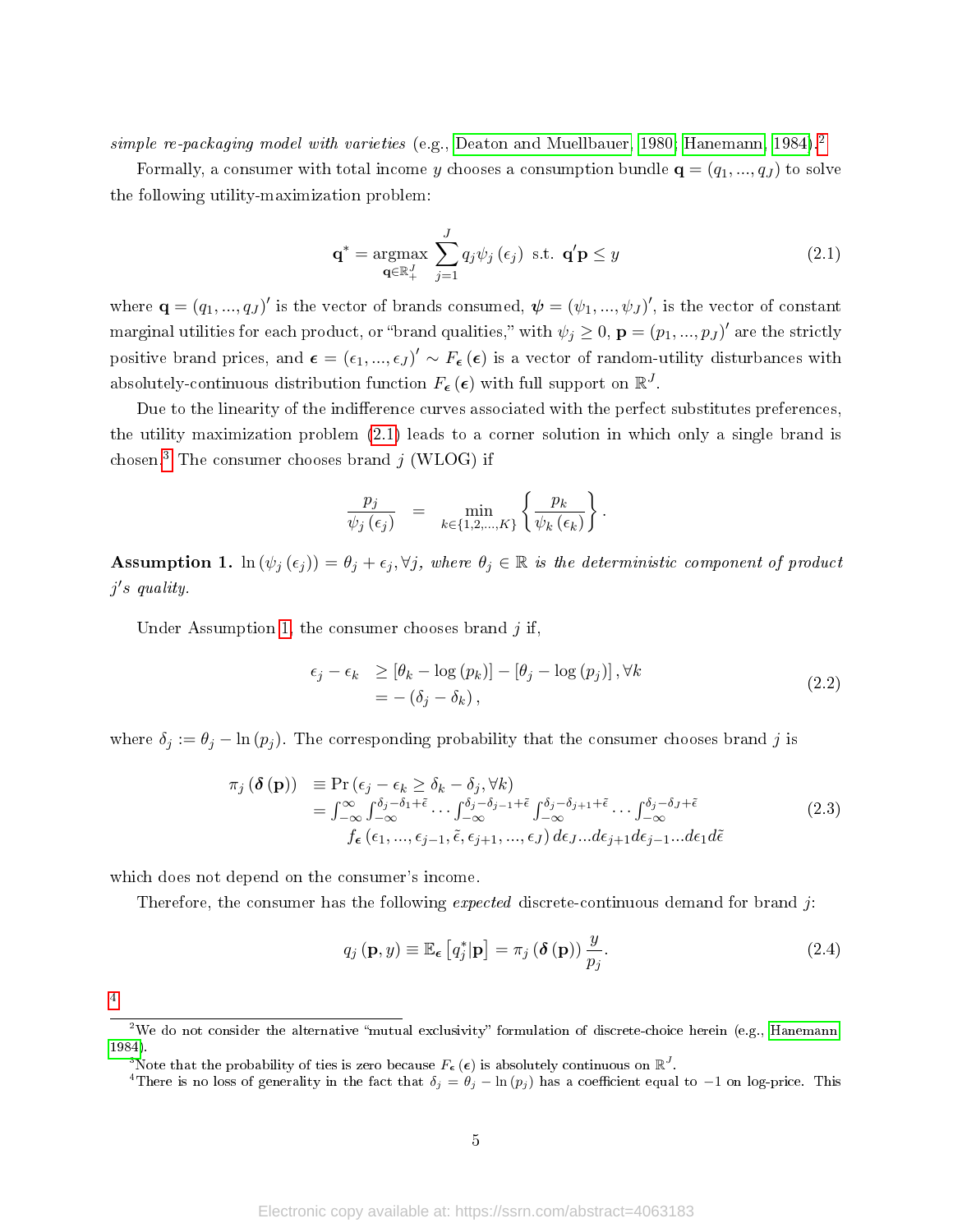The following analysis will help with the integrability results derived in the sections below. The expected indirect brand utility per unit purchased with expectations taken against the distribution of  $\epsilon$  is

$$
\mathcal{G}\left(\boldsymbol{\delta}\right) := \mathbb{E}_{\boldsymbol{\epsilon}}\left[\max_{j\in\{1,2,\ldots,J\}}\left\{\delta_j+\epsilon_j\right\}\right].
$$

In a pure discrete-choice model with totally-inelastic quantity demanded,  $\mathcal{G}(\delta)$  is the social surplus function (e.g., [McFadden, 1981;](#page-19-9) [Small and Rosen, 1981\)](#page-19-10). From the Williams-Daly-Zachary (WDZ) theorem [\(Williams, 1977;](#page-20-1) [Daly and Zachary, 1978;](#page-17-12) [Fosgerau et al., 2013,](#page-18-12) WDZ thoeorem henceforth), we know that:

<span id="page-5-0"></span>
$$
\nabla_{\delta} \mathcal{G} \left( \delta \right) = \pi' \tag{2.5}
$$

where  $\pi = (\pi_1, \pi_2, ..., \pi_J)'$  is the vector of choice probabilities. Therefore, we can re-write the consumer's choice probability for brand  $j(2.3)$  $j(2.3)$  as

$$
\pi_j\left(\boldsymbol{\delta}\left(\mathbf{p}\right)\right) = \frac{H_j\left(\boldsymbol{\delta}\right)}{\sum_{k=1}^J H_k\left(\boldsymbol{\delta}\right)}
$$
\n(2.6)

where  $H(\boldsymbol{\delta}) := \exp(\mathcal{G}(\boldsymbol{\delta}))$  is a choice probability generating function [\(Fosgerau et al., 2013\)](#page-18-12). In the remainder of the paper, we let  $H_i(\cdot)$  denote the partial derivative of  $H(\cdot)$  with respect to its jth element  $\delta_j$ :  $H_j\left(\bm{\delta}\right):=\{\nabla_{\bm{\delta}}H\left(\bm{\delta}\right)\}_j$ . Similarly, we let  $H_{jk}\left(\bm{\delta}\right)$  denote the cross partial derivative with respect to  $\delta_j$  and  $\delta_k$ , which we assume exist and are continuous on  $\mathbb{R}^J$  as in [McFadden](#page-19-9) [\(1981\)](#page-19-9). As is well-known in the literature, the formulation of the choice probability in [\(2.6\)](#page-5-0) is consistent with any absolutely-continuous distribution of the random utilities,  $F_{\epsilon}(\epsilon)$ , including popular empirical implementations like the simple Logit, GEV, Probit and random coefficients models.

It follows immediately that since  $\mathcal{G}(\delta)$  is convex in  $\delta$  [\(Rust, 1994;](#page-19-11) [Chiong et al., 2016;](#page-17-13) [Chiong](#page-17-14) [and Shum, 2019\)](#page-17-14),  $H(\delta)$  is also convex in  $\delta$  because exp( $\cdot$ ) is a nondecreasing convex function on  $\mathbb R$ .  $H_j(\boldsymbol{\delta})$  is non-negative for any  $\boldsymbol{\delta} \in \mathbb{R}^J$  and for any j because  $H(\boldsymbol{\delta})$  and  $\pi_j$  are all strictly positive.

### 2.2 Integrability of the Individual's Expected Demand System

We now state and prove the main results of the paper. We first establish the integrability of the expected individual discrete-continuous demand function [\(2.4\)](#page-4-6). We then derive the analytic form of the corresponding expenditure function and indirect utility function.

The following Theorem [1](#page-5-1) establishes the integrability of the demand function [\(2.4\)](#page-4-6) by showing that it satisfies the necessary and sufficient conditions from [Hurwicz and Uzawa](#page-18-3) [\(1971\)](#page-18-3).

<span id="page-5-1"></span>**Theorem 1.** The demand function  $q(p, y)$  of the form  $(2.4)$  is integrable in the [Hurwicz and](#page-18-3)

[property is a result, not an assumption, and will be true for any random utility distribution,](#page-18-3)  $F_{\epsilon}(\epsilon)$ . From an empirical perspective, this result also does not imply that log-price has a coefficient equal to  $-1$  in the demand system  $q_j$  (p, y). [As we show in Section 3.4 below, the scale of the random utility distribution enters the demand model](#page-18-3)  $q_j$  (p, y) as the price coefficient.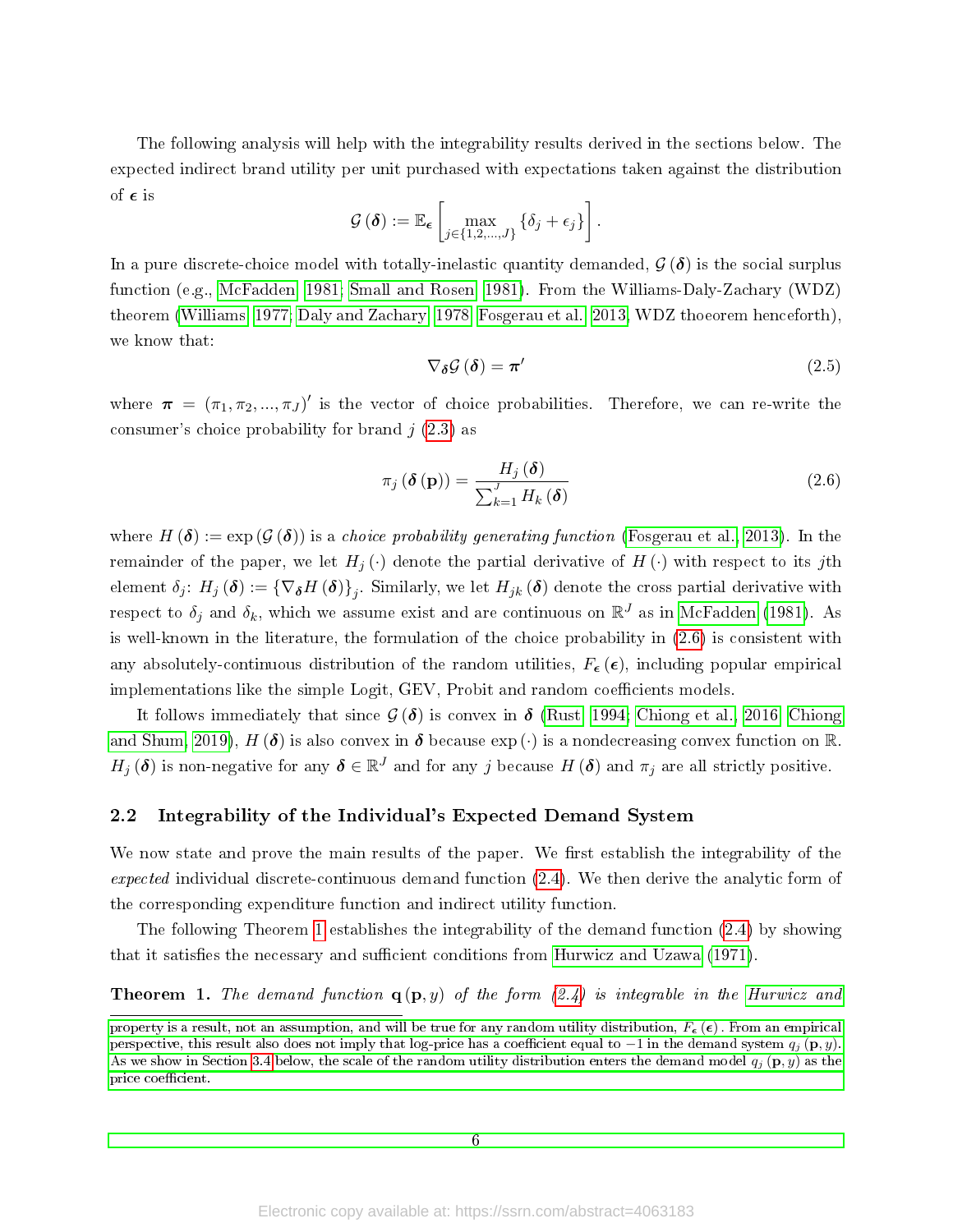[Uzawa](#page-18-3) [\(1971\)](#page-18-3) sense as, for any  $\mathbf{p} \in \mathbb{R}^J_+$  and for any income level  $y^i \in \mathbb{R}_+$ , it satisfies the following conditions:

(i) (Differentiability of Demand)  $\mathbf{q}(\mathbf{p}, y^i)$  is a continuously differentiable function with bounded partial derivatives,

(*ii*) (Budget Balancedness)  $\mathbf{p}'\mathbf{q} = y^i$ ,

(iii) (Slutsky Symmetry) The associated Slutsky matrix  $S := \begin{cases} \frac{\partial q_k}{\partial n} \end{cases}$  $\frac{\partial q_k}{\partial p_j}+q_k\frac{\partial q_k}{\partial y^i}$  $\frac{\partial q_k}{\partial y^i}\Big\}$ j,k∈{1,2,...,J} is symmetric, and

(iv) (Negative Semidefiniteness of Slutsky Matrix)  $S$  is negative semidefinite.

Proof. See Appendix [A.](#page-21-0)

An interesting component of the proof is that a necessary and sufficient condition for the Slutsky Symmetry and Negative Semidefiniteness of the ARUM demand system is that the mean utility per unit consumed of a brand has the form:  $\delta_j = c_j - \eta \log(p_j)$  where  $c_j \in \mathbb{R}$  and  $\eta \geq 0$ . This condition holds mechanically for our ARUM, where  $\eta = 1$  and  $c_j = \theta_j$ . However, it also shows why alternative, ad hoc formulations of the discrete-continuous demand system might not be integrable. For instance, some researchers have used the dual approach to derive the discrete-continuous model of demand from a flexible functional form assumption for the indirect utility (e.g., Hanemann,  $1984$ ; [Chiang, 1991;](#page-17-10) [Chintagunta, 1993\)](#page-17-11).

The following corollary characterizes the analytic forms of the expenditure function and indirect utility functions, respectively, corresponding to the expected demand system [\(2.4\)](#page-4-6).

<span id="page-6-0"></span>**Corollary 1.** The expenditure function corresponding to the demand function  $(2.4)$  is

$$
e(\mathbf{p},u) = \frac{u}{H(\delta(\mathbf{p}))}, \ u \ge 0,
$$

and the corresponding indirect utility function is

<span id="page-6-1"></span>
$$
v(\mathbf{p}, y) = yH(\delta(\mathbf{p})).
$$
\n(2.7)

 $\Box$ 

 $\Box$ 

Proof. See Appendix [A.](#page-21-0)

Theorem [1](#page-5-1) and Corollary [1](#page-6-0) characterize the preferences of a broad class of ARUM models with choice probabilities,  $\{\pi_j\left(\mathbf{p}\right)\}_{j=1}^J$ , spanning many well-known discrete-choice models from the empirical literature including Logit, random coefficients ("mixed") Logit, GEV and Probit.

An immediate consequence of Corollary [1](#page-6-0) is that the indirect utility function for our expected aggregate discrete-continuous-choice demand system [\(2.4\)](#page-4-6) has the Gorman form. We will use this property extensively in the aggregation results below.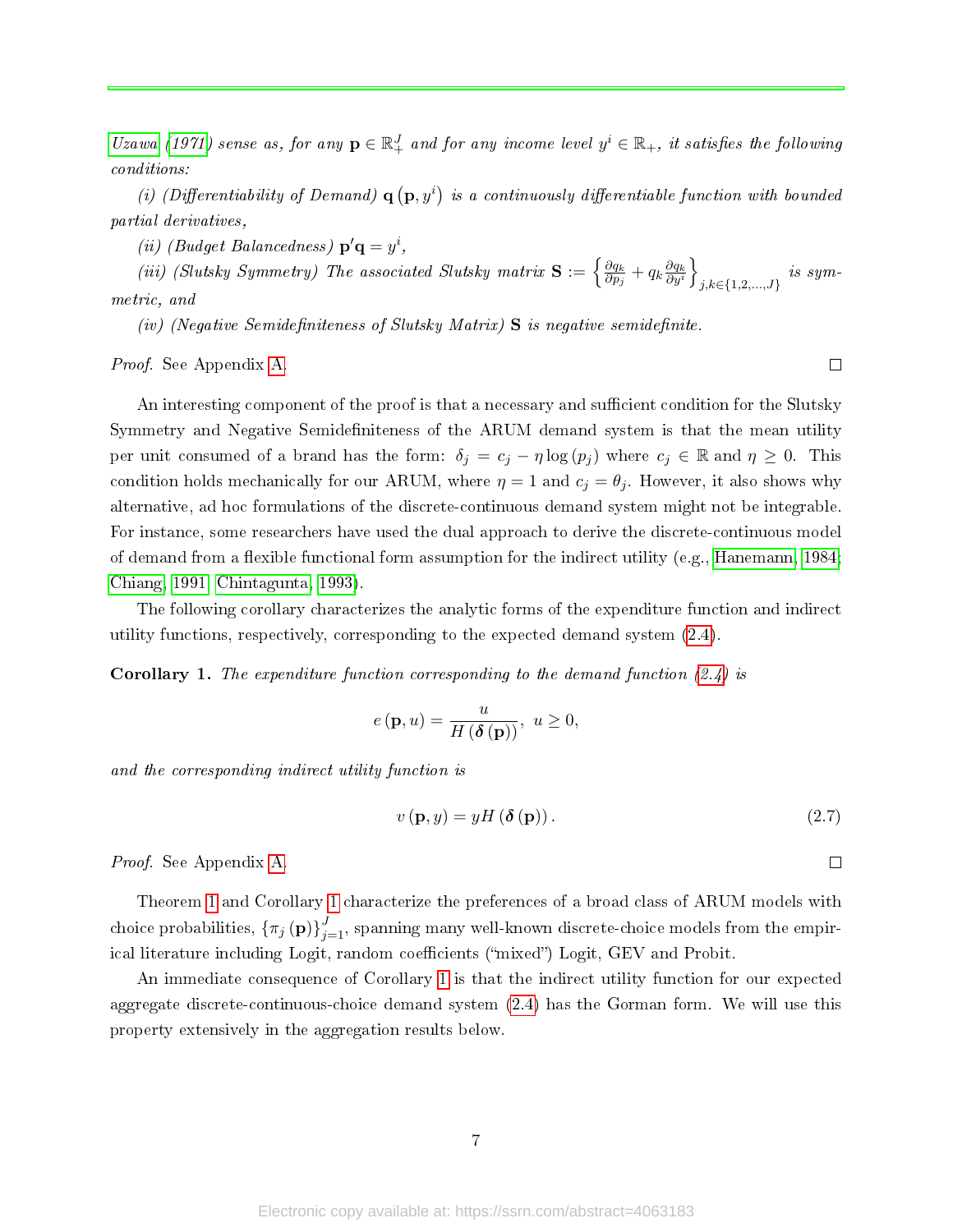# <span id="page-7-0"></span>3 Aggregate-Discrete-Continuous-Choice Demand and the Representative Consumer

We now derive the aggregate demand and representative consumer formulation corresponding to the ARUM from Section [2.](#page-3-0) The Gorman form of the indirect utility function leads to the wellknown result that aggregate demand depends only on aggregate income and is independent of the distribution of income across consumers. Furthermore, from the Gorman form, it follows that a positive and normative representative consumers exists and can be used for welfare analysis. We now derive the analytic form of aggregate demand and characterize the class of preferences for the representative consumer corresponding to the ARUM.

### 3.1 Aggregate Demand

Consider a population of N consumers indexed  $i = 1, ..., N$  each with ARUM preferences as in Section [2.1](#page-3-1) and incomes  $\{y^i\}_{i=1}^N$ . The corresponding expected aggregate discrete-continuous-choice demand system is:

<span id="page-7-1"></span>
$$
Q_j(\mathbf{p}, Y) = \sum_{i=1}^{N} \mathbb{E}\left[q_j^i\left(\mathbf{p}, y^i\right) \bigg| \mathbf{p}\right] = \frac{Y}{p_j} \pi_j\left(\boldsymbol{\delta}\left(\mathbf{p}\right)\right) \quad \text{for } j = 1, ..., J \quad (3.1)
$$

where  $Y = \sum_{i=1}^{N} y^i$  is the aggregate income.

The demand system [\(3.1\)](#page-7-1) can also be derived as the aggregation over a continuum of consumers making deterministic choices, as in [Anderson et al.](#page-16-2) [\(1992\)](#page-16-2) for the case of pure discrete choice with indivisible goods. Suppose the population consists of a continuum of consumers with mass  $N$  and income distribution  $F_y(\cdot)$ . The corresponding aggregate demand system is:

$$
Q_j(\mathbf{p}, Y) = N \iint \mathbf{1} (\delta_j + \epsilon_j \ge \delta_k + \epsilon_k \forall k \ne j) \frac{y^i}{p_j} dF_y(y^i) dF_{\epsilon}(\epsilon)
$$
  
=  $\frac{Y}{p_j} \pi_j (\delta(\mathbf{p}))$  (3.2)

where  $\pi_j\left(\boldsymbol{\delta}\left(\mathbf{p}\right)\right) = \frac{H_j(\boldsymbol{\delta})}{\sum_{k=1}^J H_k(\boldsymbol{\delta})}$ as before in [\(2.6\)](#page-5-0) and  $Y = N \int y^i dF_y(y^i)$  is aggregate income.

## 3.2 The Representative Consumer

We now characterize the representative consumer formulation of the aggregation of the ARUM. Of particular interest is the ability to use the representative consumer for welfare analysis.

Consider a Bergson-Samuelson social welfare function [\(Samuelson, 1956\)](#page-19-12)  $\mathcal{W}:\mathbb{R}^N\to\mathbb{R}$  that maps vectors of individual utilities,  $(u^1, u^2, ..., u^N)$ , into a "social utility" and is increasing, continuously differentiable, and concave. We can define the social indirect utility function as the solution to the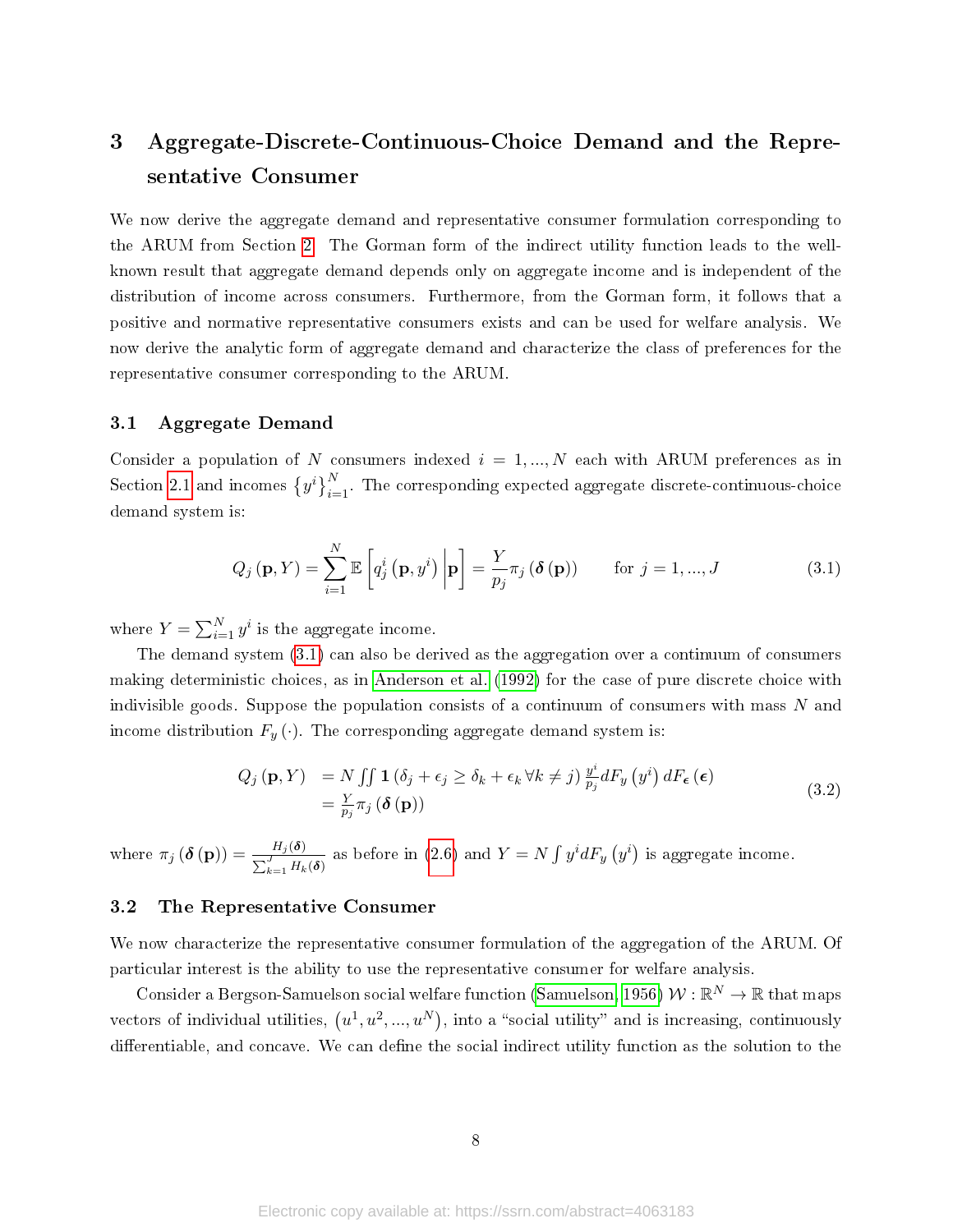following income allocation problem:

$$
v^{\mathcal{W}}(\mathbf{p}, Y) = \max_{\{y^i\}_{i=1}^N} \mathcal{W}\left(v^1\left(\mathbf{p}, y^1\right), ..., v^N\left(\mathbf{p}, y^N\right)\right)
$$
\n
$$
\text{s.t. } \sum_{i=1}^N y^i = Y,
$$
\n(3.3)

where  $v^i(\mathbf{p}, y^i)$  is consumer i's indirect utility function. A positive representative consumer with demand  $\mathbf{Q}(\mathbf{p}, Y) = \sum_{i=1}^{N} \mathbf{q}^i \left( \mathbf{p}, y^{i, \mathcal{W}} \right)$  is also a *normative representative consumer* with respect to the social welfare function  $W(\cdot)$  when her indirect utility is  $v(\mathbf{p}, Y) = v^{\mathcal{W}}(\mathbf{p}, Y)$ .

The following theorem establishes that a positive and normative representative consumer for our ARUM exists and has an analytic form for her indirect utility.

<span id="page-8-0"></span>Proposition 1. (Integrability of the Aggregate Discrete-Continuous-Choice Demand System) The demand system  $\mathbf{Q}(\mathbf{p}, Y)$  characterized by [\(3.1\)](#page-7-1) corresponds to a representative consumer with indirect utility

<span id="page-8-1"></span>
$$
v(\mathbf{p}, Y) = Y\left\{H\left(\mathbf{\delta}\left(\mathbf{p}\right)\right)\right\} \tag{3.4}
$$

 $\Box$ 

where

$$
v(\mathbf{p}, Y) = v^{\mathcal{W}}(\mathbf{p}, Y)
$$

for any Bergson-Samuelson social welfare function,  $W(.)$ .

Proof. See Appendix [B.](#page-25-0)

The proof of Proposition [1](#page-8-0) relies on the Gorman form of the indirect utility in the ARUM [\(2.7\)](#page-6-1). The proposition establishes that a population of consumers with perfect substitutes preferences, divisible consumption and an absolutely-continuous distribution of random utility always has a positive and normative representative consumer. This result applies in both the case of a population of N consumers and a population with a continuum of consumers with total mass  $N$ .

This characterization of the representative consumer formulation spans many popular empirical ARUM models such as random coefficients models (e.g., mixed-Logit), multinomial Probit and GEV. Below we provide some examples. However, for many popular empirical models like mixed-Logit and multivariate Probit, the function  $H(\cdot)$  may not have a closed-form representation and would need to be computed numerically.

Proposition [1](#page-8-0) generalizes [Anderson et al.](#page-16-1) [\(1987\)](#page-16-1) and [Anderson et al.](#page-16-2) [\(1992,](#page-16-2) Section 3.7), who study the CES representative consumer with aggregate Logit discrete-choice demand, as well as [Verboven](#page-19-1) [\(1996,](#page-19-1) Section 4) who studies the extension to a Nested Logit model. Our results are also related to [Anderson et al.](#page-16-2) [\(1992,](#page-16-2) Section 3.4) who prove the existence of a representative consumer for the pure discrete-choice model under indivisible (not divisible) goods and quasi-linear preferences. However, [Nocke and Schutz](#page-19-6) [\(2017\)](#page-19-6) show that the quasi-linear pure discrete-choice model can generate negative consumption, leading to a non-binding budget constraint. This problem does not arise in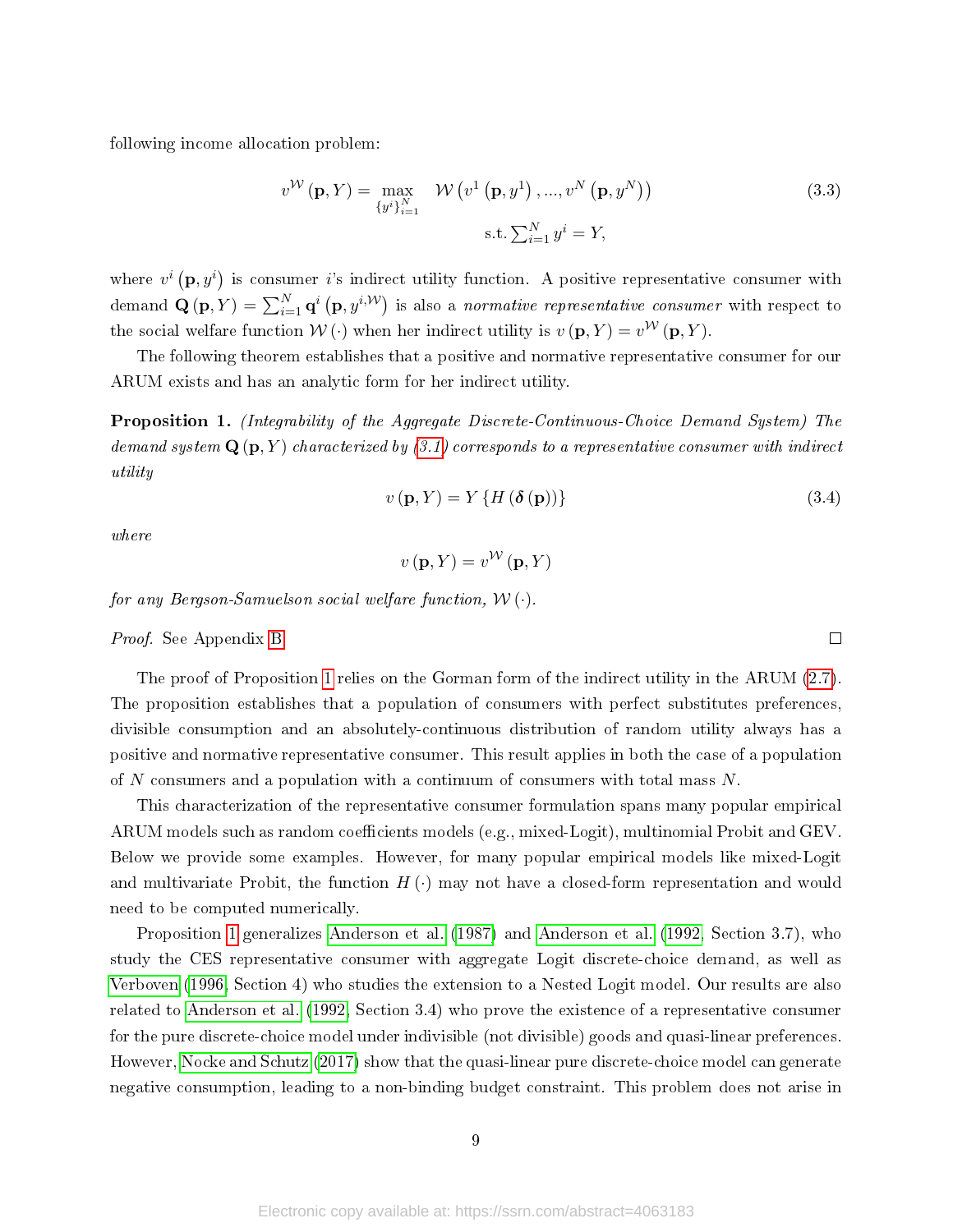our model where the quantities consumed will be strictly positive due to divisibility. In Section [4](#page-13-0) below, we show that integrability does not hold in the [Hurwicz and Uzawa](#page-18-3) [\(1971\)](#page-18-3) sense for a pure discrete-choice aggregate demand system with indivisible quantities.

#### 3.3 Extensions

Proposition [1](#page-8-0) can be extended in several ways to connect various assumptions about the representative consumer to other popular implementations of the discrete-choice model.

#### 3.3.1 Adding a Numeraire

Many empirical applications include an additional, divisible numeraire good to allow for the case that some consumers do not purchase any of the brands in the commodity group. Consider the following extension of our model in Section [2](#page-3-0) to include the consumption  $z \in \mathbb{R}_+$  of a numeraire good (all other goods) with price normalized to zero. We redefine the consumer's utility-maximization problem  $(2.1)$ as follows

$$
(\mathbf{q}^*, z^*) = \underset{(\mathbf{q}, z) \in \mathbb{R}_+^{J+1}}{\operatorname{argmax}} \left( \sum_{j=1}^J q_j \psi_j \left( \epsilon_j \right) \right) (z)^\alpha \text{ s.t. } z + \mathbf{q}' \mathbf{p} \le y^i. \tag{3.5}
$$

The consumer's expected demand is as follows

$$
q_j^* \left( \mathbf{p}, y^i \right) = \frac{1}{1 + \alpha} \cdot \frac{y^i}{p_j} \cdot \pi_j \tag{3.6}
$$

<span id="page-9-0"></span>
$$
q_z^*(\mathbf{p}, Y) = \frac{\alpha}{1 + \alpha} \cdot y^i \tag{3.7}
$$

where the choice probabilities  $\{\pi_j\}_{j=1}^J$  are identical to [\(2.2\)](#page-4-7) and the aggregate demand system is

$$
Q_j(\mathbf{p}, Y) = \sum_{i=1}^{I} \mathbb{E}\left[q_j^i \middle| \mathbf{p}\right] = \frac{Y}{p_j} \pi_j(\mathbf{p}) \quad \text{for } j = 1, ..., J. \tag{3.8}
$$

Appendix [B.2](#page-25-1) shows that Proposition [1](#page-8-0) still holds for the aggregate demand system [\(3.8\)](#page-9-0) and that the corresponding representative consumer still has preferences with indirect utility:  $v(\mathbf{p}, Y) =$ Y  $\frac{Y}{1+\alpha}\left\{ H\left(\boldsymbol{\delta}\left(\mathbf{p}\right)\right)\right\} \left(\frac{\alpha Y}{1+\alpha}\right.$  $\frac{\alpha Y}{1+\alpha}$   $\int_0^{\alpha}$  Once again, this result generalizes for any absolutely-continuous distribution of random utility.

#### 3.3.2 Characteristics Models

Proposition [1](#page-8-0) also nests characteristics models in the spirit of [Lancaster](#page-18-5) [\(1966\)](#page-18-5). We can re-write the deterministic component of consumer's quality as  $\theta_j = \mathbf{x}'_j \boldsymbol{\beta}$  where  $\mathbf{x}_j$  is a vector of product characteristics and  $\beta$  is a vector of tastes. We then obtain  $\delta_j(p_j, \mathbf{x}_j) = -\log p_j + \mathbf{x}'_j \boldsymbol{\beta}$  and the proof of Proposition [1](#page-8-0) remains the same.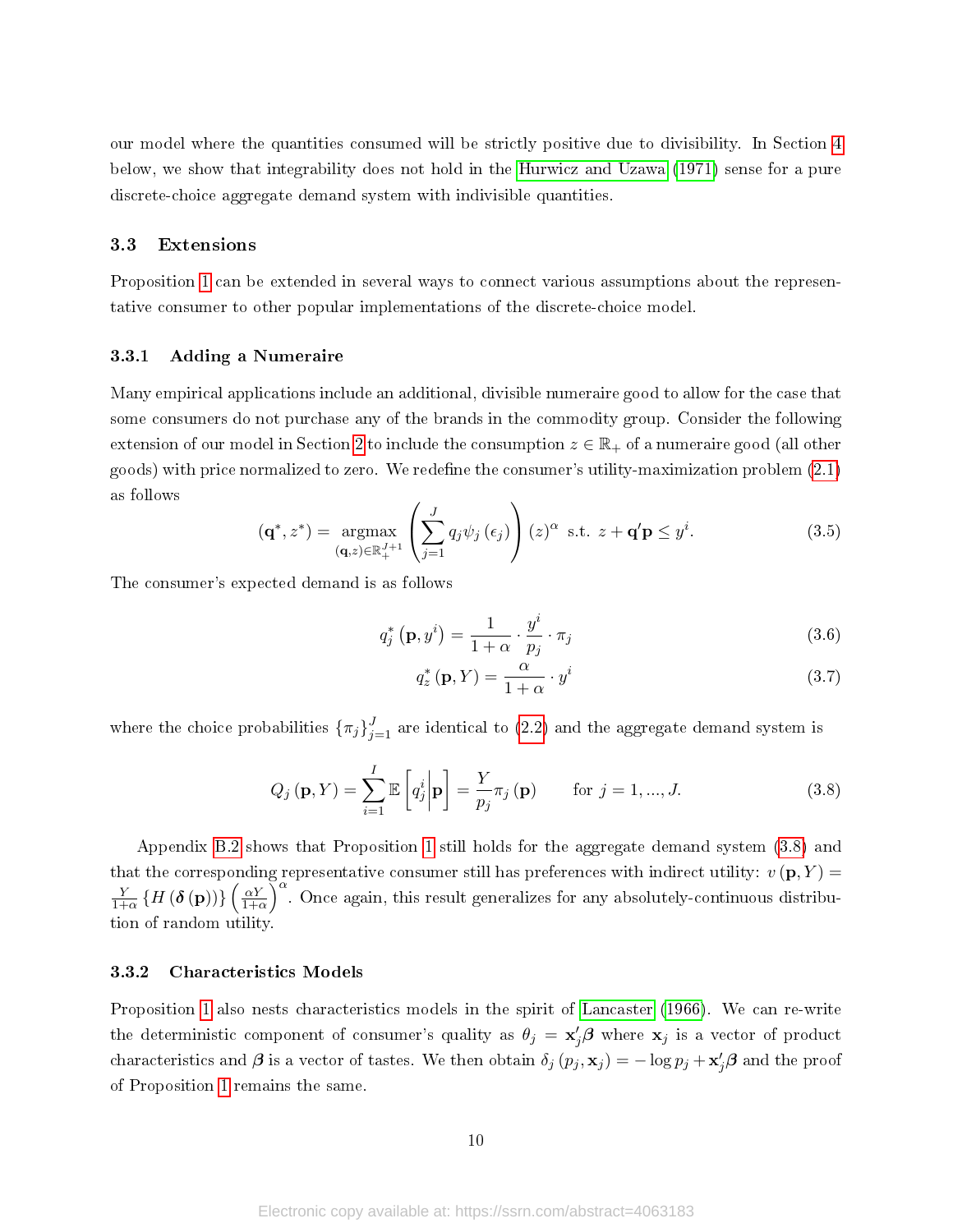### <span id="page-10-0"></span>3.4 Examples

We now work out a number of representative consumer formulations that correspond to popular specifications of discrete-choice demand at the individual consumer level. In several cases, we show that models with flexible substitution patterns can still generate a tractable and analytic form for the representative consumer. However, our results generalize to a much broader class of discretechoice models, such as the multinomial Probit, which does not exhibit the IIA property. While a positive and normative representative consumer exists for the multinomial Probit,  $H(\boldsymbol{\delta})$  and  $v(\mathbf{p}, Y)$ can only be derived numerically due to the non-analytic form of the integration over a multivariate Normal distribution.

Example 1. (Simple Logit and One-level Nested Logit Demand) As an illustrative example, we re-work the example of [Verboven](#page-19-1) [\(1996,](#page-19-1) Section 4) to determine the representative consumer's preferences for a population of underlying consumers whose product choices are drawn from the Nested Logit model. Suppose aggregate demand [\(3.1\)](#page-7-1) has the the one-level aggregate discretecontinuous-choice Nested Logit demand functional form:

$$
Q_j(\mathbf{p}, Y) = \frac{Y}{p_j} \frac{\left(\exp\left(\sigma \delta_j\right)\right)^{\frac{1}{\lambda_l}} \left(\sum_{k \in B_l} \left(\exp\left(\sigma \delta_k\right)\right)^{\frac{1}{\lambda_l}}\right)^{\lambda_l - 1}}{\sum_{1 \leq K \leq K} \left(\sum_{k \in B_K} \left(\exp\left(\sigma \delta_k\right)\right)^{\frac{1}{\lambda_K}}\right)^{\lambda_K}} \quad \text{for } j = 1, ..., J,
$$

where  $B_l$  denotes the group to which product j belongs and  $\sigma = 1/\mu > 0$ , where  $\mu$  is the scale parameter of the GEV random utility distribution. The corresponding function  $H(\delta)$  is then as follows:

$$
H(\boldsymbol{\delta}) = \left\{ \sum_{1 \leq K \leq \mathcal{K}} \left( \sum_{k \in B_K} \left( \exp\left(\sigma \delta_k\right)\right)^{\frac{1}{\lambda_K}} \right)^{\lambda_K} \right\}^{\frac{1}{\sigma}}
$$
(3.9)

From Proposition [1,](#page-8-0) the representative consumer's indirect utility function is

$$
v(\mathbf{p}, Y) = Y \left\{ \sum_{1 \leq K \leq K} \left( \sum_{k \in B_K} (\exp(\sigma \delta_k))^{\frac{1}{\lambda_K}} \right)^{\lambda_K} \right\}^{\frac{1}{\sigma}}
$$
(3.10)

**σ** 

and the corresponding direct utility function is

<span id="page-10-1"></span>
$$
u\left(\mathbf{Q}, Q_0\right) = Q_0^{\alpha} \left( \sum_{1 \leq K \leq K} \left( \sum_{k \in B_K} C_k^{\frac{\sigma}{\sigma + \lambda_K}} Q_k^{\frac{\sigma}{\sigma + \lambda_K}} \right)^{\frac{\sigma + \lambda_K}{\sigma + 1}} \right)^{\frac{\sigma + 1}{\sigma}}, \tag{3.11}
$$

where  $C_k = \exp(\theta_k)$ .

If we let  $C_k = 1 \ \forall k, \ \rho = \frac{\sigma}{\sigma + 1}$ , and  $\rho_K = \frac{\sigma}{\sigma + \lambda}$  $\frac{\sigma}{\sigma + \lambda_K}$ , the utility function [\(3.11\)](#page-10-1) reduces to the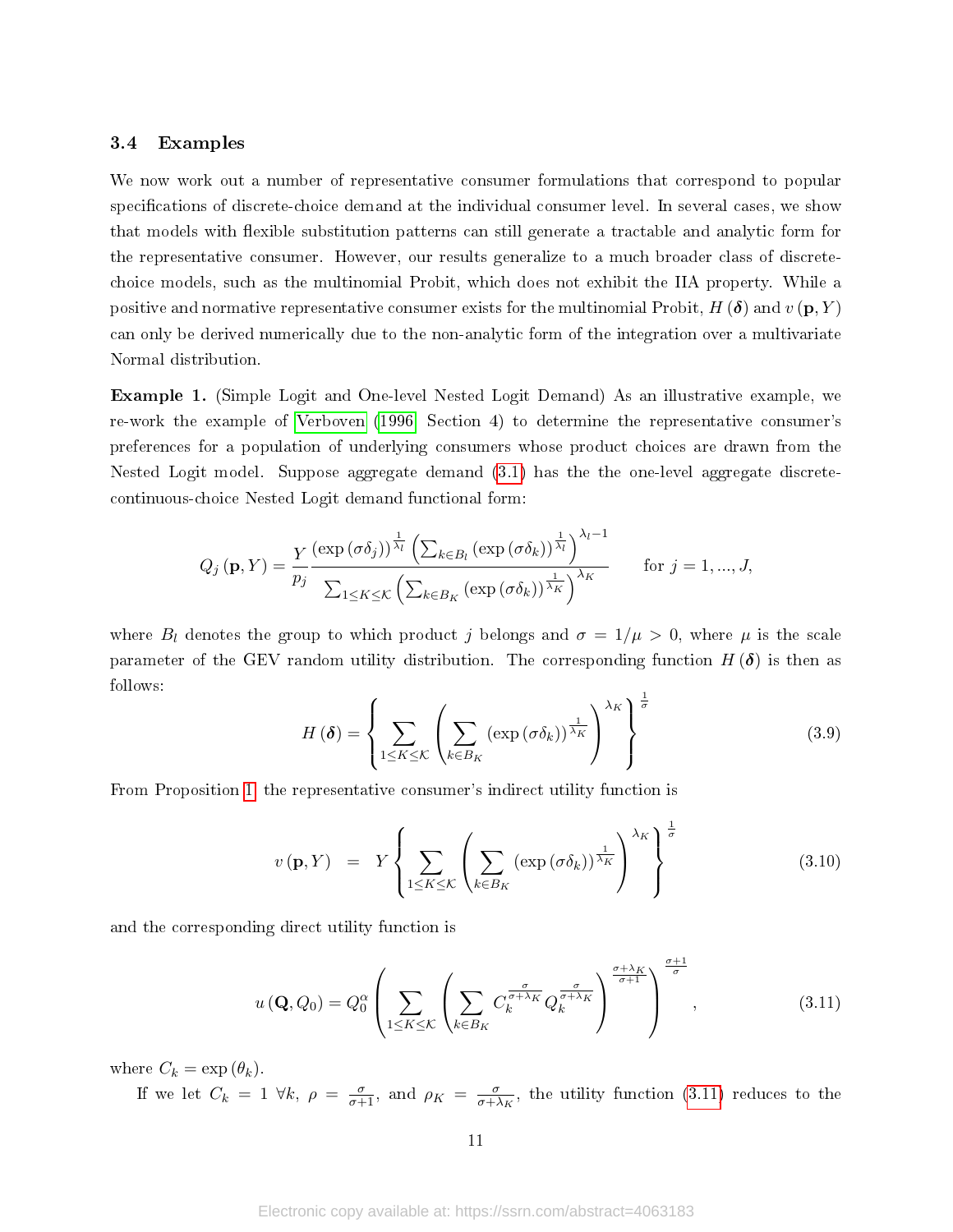Nested Logit model of demand in [Verboven](#page-19-1) [\(1996,](#page-19-1) Section 4). If we also let  $\lambda_K = 1$ , the model further reduces to to the simple Logit model of demand studied by [Anderson et al.](#page-16-1) [\(1987,](#page-16-1) [1992\)](#page-16-2) with standard CES direct utility function.

**Example 2.** ("Product Differentiation" Logit (GEV)) We now derive the indirect utility function for a representative consumer with demand equivalent to the "Product Differentiation" version of the aggregate discrete-continuous GEV Logit demand system (e.g., [Bresnahan et al., 1997\)](#page-16-11). Suppose aggregate demand  $(3.1)$  has the the aggregate discrete-continuous-choice "Product Differentiation Logit" demand functional form:

$$
Q_j(\mathbf{p}, Y) = \frac{Y}{p_j} \frac{\left(\exp\left(\sigma \delta_j\right)\right)^{\frac{1}{\lambda_g}} \sum_g a_g \left(\sum_{k \in B_{gl}(j)} \left(\exp\left(\sigma \delta_k\right)\right)^{\frac{1}{\lambda_g}}\right)^{\lambda_g - 1}}{\sum_g a_g \left(\sum_{B_{gl} \in g} \left(\sum_{k \in B_{gl}} \left(\exp\left(\sigma \delta_k\right)\right)^{\frac{1}{\lambda_g}}\right)^{\lambda_g}\right)}
$$
 for  $j = 1, ..., J$ ,

where  $B_{gl}(j)$  denotes the group to which product j belongs. The corresponding probability generating function  $H(\boldsymbol{\delta})$  is then as follows:

$$
H(\boldsymbol{\delta}) = \left\{ \sum_{g} a_g \left( H^g(\boldsymbol{\delta}) \right)^{\sigma} \right\}^{\frac{1}{\sigma}} = \left\{ \sum_{g} a_g \left( \sum_{B_{gl} \in g} \left( \sum_{k \in B_{gl}} \left( \exp \left( \sigma \delta_k \right) \right)^{\frac{1}{\lambda_g}} \right)^{\lambda_g} \right) \right\}^{\frac{1}{\sigma}},\tag{3.12}
$$

where  $H^g$  ( $\delta$ ) is the same as in the Nested Logit and for each  $g, a_g \in (0,1]$  such that  $\sum_g a_g = 1$ , and  $\lambda_g \in (0,1)$ . From Proposition [1,](#page-8-0) the representative consumer's indirect utility function is

$$
v(\mathbf{p}, Y) = Y \left\{ \sum_{g} a_g \left( \sum_{B_{gl} \in g} \left( \sum_{k \in B_{gl}} (\exp(\sigma \delta_k))^{\frac{1}{\lambda_g}} \right)^{\lambda_g} \right) \right\}^{\frac{1}{\sigma}}.
$$
 (3.13)

This formulation allows for more flexible underlying substitution patterns at the individual consumer level when the nests are overlapping. At the same time, this formulation still generates an analytic formulation of the representative consumer's demand and indirect utility.

**Example 3.** (Random Coefficients Logit) As another illustrative example, we derive the indirect utility function for a representative consumer with demand equivalent to the aggregate discretecontinuous random coefficients Logit demand system. In the trade literature, allowing for random coefficients to offset the implications of the IIA property in a Logit have been shown to lead to markedly different measurements of the gains from product variety (e.g., [Sheu, 2014\)](#page-19-13). Unlike the Nested Logit and GEV specifications above, the random coefficients "mixed logit" does not require pre-classifying products into nests.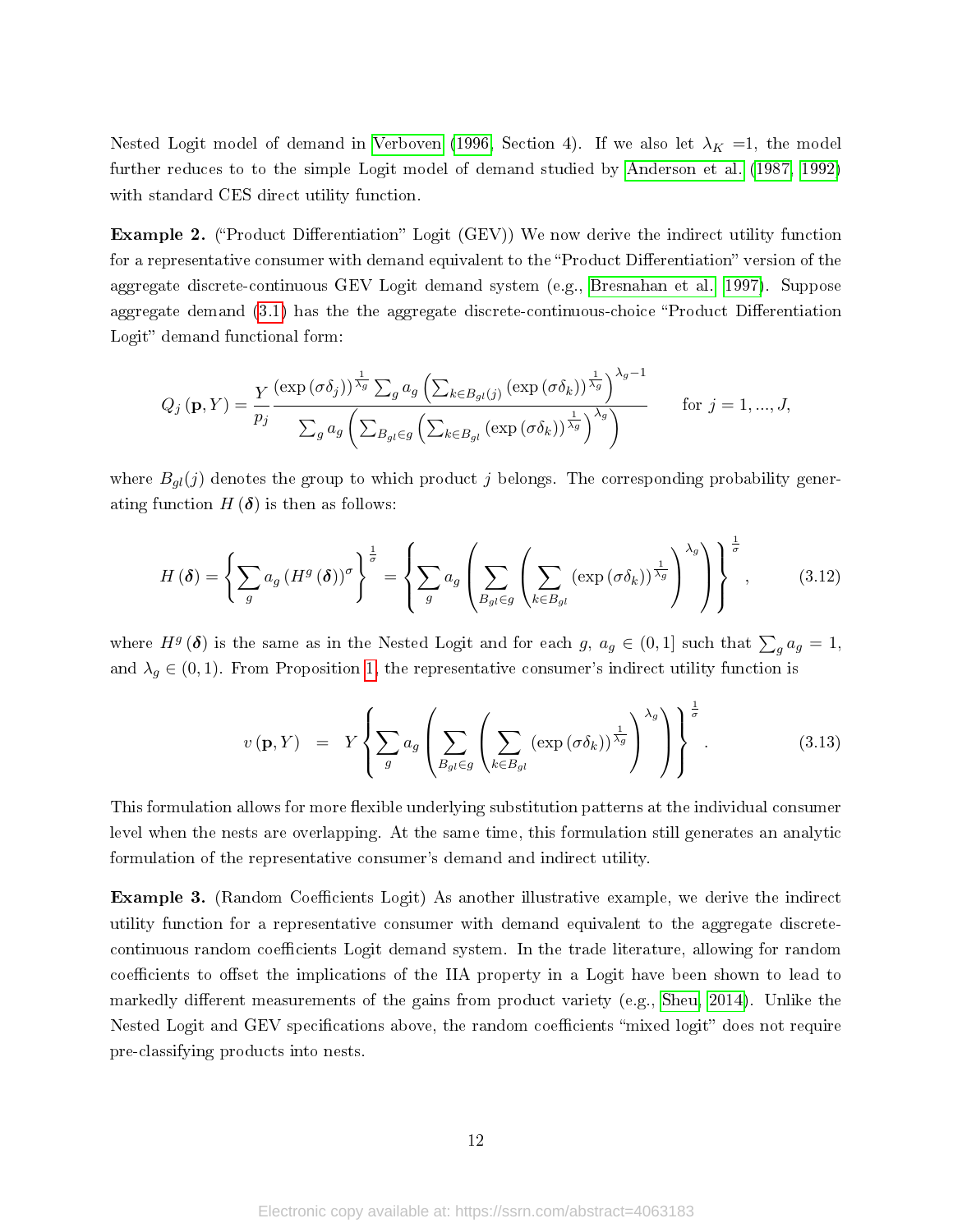For the case of a discrete distribution of heterogeneity, we have:

<span id="page-12-0"></span>
$$
Q_j(\mathbf{p}, Y) = \frac{Y}{p_j} \sum_{i=1}^{K} \frac{\exp\left(\delta_j + \nu_j^i\right)}{\sum_k \exp\left(\delta_k + \nu_k^i\right)} \lambda^i \quad \text{for } j = 1, ..., J \tag{3.14}
$$

where  $\delta_j = \bar{\gamma}_j - \ln p_j$  and

$$
\nu := \begin{cases} \gamma^1 - \bar{\gamma}, & \text{with probability } \lambda^1 \\ \vdots & \\ \gamma^K - \bar{\gamma}, & \text{with probability } \lambda^K \end{cases}.
$$

From the WDZ theorem, we know that:

$$
\nabla_{\boldsymbol{\delta}} \mathcal{G} \left( \boldsymbol{\delta} \right) = \left( \pi_1, \pi_2, ..., \pi_J \right)
$$

where  $\pi_j = \sum_{i=1}^K$  $\exp\left(\delta_j+\nu_j^i\right)$  $\frac{\exp(\delta_j + \nu_j)}{\sum_k \exp(\delta_k + \nu_k^i)} \lambda^i$ ,  $\forall j$  and  $\mathcal{G}(\delta) := \ln(H(\delta)) = \sum_i \ln(\sum_k \exp(\delta_k + \nu_k^i)) \lambda^i$ . Therefore, from Proposition [1,](#page-8-0) the representative consumer has the following indirect utility function:

<span id="page-12-1"></span>
$$
v(\mathbf{p}, Y) = Y \left\{ \prod_{i} \left( \sum_{k} \exp \left( \delta_{k} + \nu_{k}^{i} \right) \right) \lambda^{i} \right\}.
$$
 (3.15)

Equations [\(3.14\)](#page-12-0) and [\(3.15\)](#page-12-1) indicates that the richer underlying behavior of a heterogeneous population of consumers making discrete choices can be captured using a representative consumer model without losing analytic tractability.

We can also derive results for the continuous random coefficients Logit:

$$
Q_j(\mathbf{p}, Y) = \frac{Y}{p_j} \int \frac{\exp\left(\delta_j + \nu_j\right)}{\sum_k \exp\left(\delta_k + \nu_k\right)} dF_{\nu}(\nu) \quad \text{for } j = 1, ..., J
$$

where  $F_{\nu}(\nu)$  is an absolutely continuous distribution, and the representative consumer's indirect utility function is:

$$
v(\mathbf{p}, Y) = Y \left\{ \exp \left[ \int \ln \sum_{k} \exp \left( \delta_{k} + \nu_{k} \right) dF_{\nu} \left( \nu \right) \right] \right\}.
$$
 (3.16)

However, this specification requires numerical integration and does not yield closed-form expressions for demand and indirect utility.

Example 4. (Simple Logit with a Continuum of Products) We now consider the typical differentiated products model used in the macro and trade literatures which assumes a continuum of products distributed uniformly over the choice set  $\Omega$  (or the "continuous Logit" [\(Ben-Akiva et al., 1985\)](#page-16-12))). Although this example is technically not nested in Proposition [1,](#page-8-0) which only considers the case with a finite number of products, we show that the corresponding indirect utility function still has the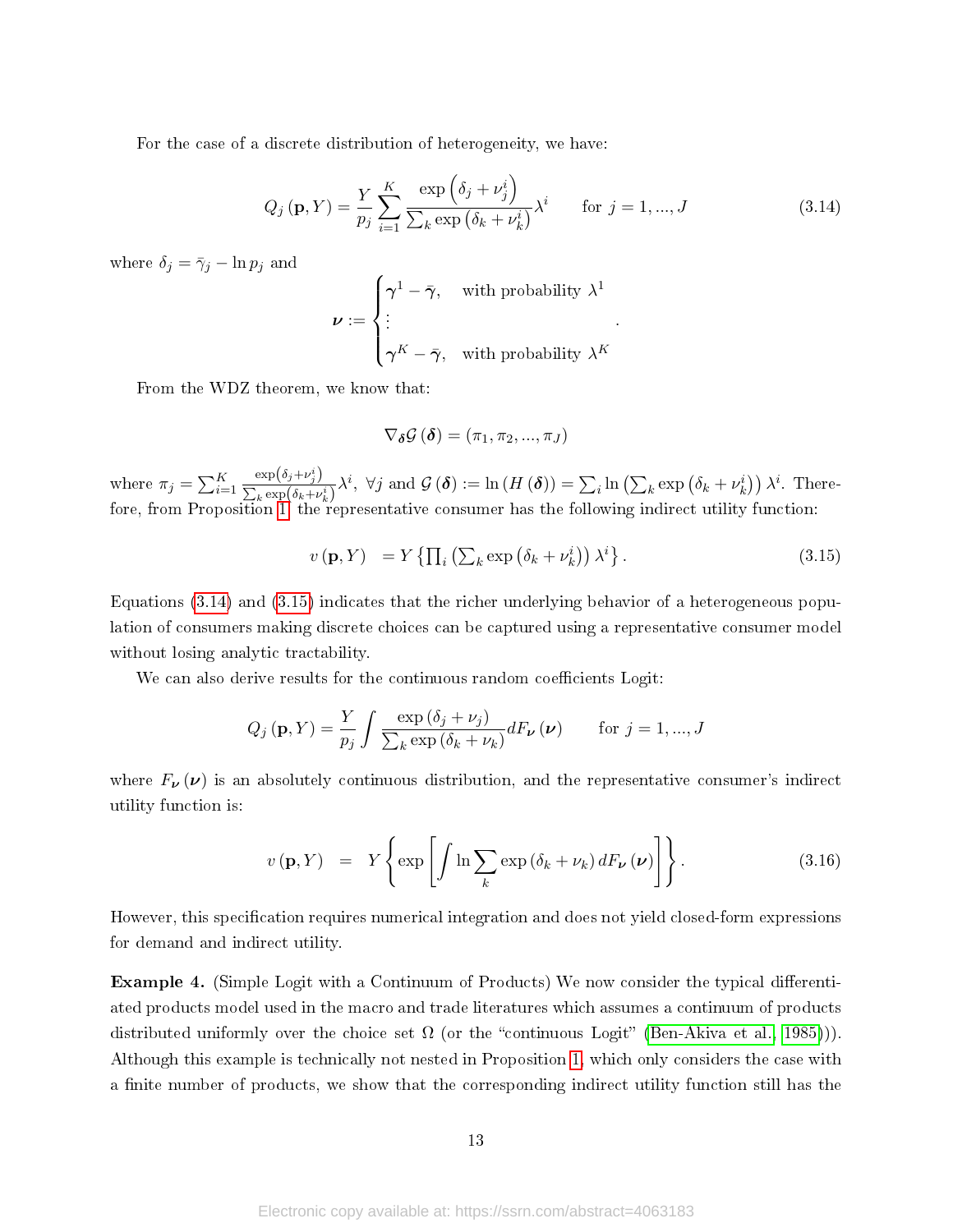form of  $(3.4)$ . As always, a consumer chooses brand j if

$$
\epsilon(j) - \epsilon(\omega) \ge \delta(\omega) - \delta(j), \quad \forall \omega \in \Omega.
$$

The expected demand for brand j across the population of consumers with measure  $N$  is

<span id="page-13-1"></span>
$$
Q_j(\mathbf{p}, Y) = \frac{Y}{p(j)} \frac{\exp(\sigma \theta(j)) p(j)^{-\sigma}}{\int_{\omega \in \Omega} \exp(\sigma \theta(\omega)) p(\omega)^{-\sigma} d\omega} \quad \text{for } j \in \Omega.
$$
 (3.17)

Now consider the usual representative consumer model with CES utility defined over a continuum of brands and with income  $Ny$ . The utility function is given by

$$
u = \left( \int_{\omega \in \Omega} \exp(\sigma \theta(\omega))^{\frac{\sigma}{\sigma+1}} Q(\omega)^{\frac{\sigma}{\sigma+1}} d\omega \right)^{\frac{\sigma+1}{\sigma}}.
$$

It is straightforward to show that the corresponding demand function is

<span id="page-13-2"></span>
$$
Q_j(\mathbf{p}, Y) = Y \exp(\theta(j)) p(j)^{-\sigma - 1} P^{-1}
$$
  
= 
$$
\frac{Y}{p(j)} \frac{\exp(\sigma \theta(j)) p(j)^{-\sigma}}{\int_{\omega \in \Omega} \exp(\sigma \theta(\omega)) p(\omega)^{-\sigma} d\omega},
$$
(3.18)

where  $P = \int_{\omega \in \Omega} \exp(\theta(\omega)) p(\omega)^{-\sigma} d\omega$  is the Dixit-Stiglitz price index. The equivalence of the aggregate demand [\(3.17\)](#page-13-1) and the representative consumer's demand [\(3.18\)](#page-13-2) establishes the representative consumer formulation for a population of consumers making discrete choices from a continuum of product alternatives. It is also straightforward to show that the representative consumer's indirect utility function is:

$$
v(\mathbf{p}, Y) = Y \left( \int_{\omega \in \Omega} \exp (\delta(\omega)) d\omega \right)^{\frac{1}{\sigma}}
$$

which has the same form as [\(3.4\)](#page-8-1).

# <span id="page-13-0"></span>4 (Non)-Integrability of the Aggregate Pure-Discrete-Choice Demand System with Perfect Substitutes and Indivisibility

We now turn to another popular implementation of the discrete-choice model in empirical research that assumes indivisibility of the products. We show that this pure discrete-choice model is not integrable in the sense of [Hurwicz and Uzawa](#page-18-3) [\(1971\)](#page-18-3) as the budget balancedness condition no longer holds for the aggregate demand system over the entire domain of prices and income levels. Therefore, the representative consumer formulation from Proposition [1](#page-8-0) no longer holds. Even under [Nocke and](#page-19-6) [Schutz](#page-19-6) [\(2017\)](#page-19-6)'s stronger form of *quasi-linear* integrability, the pure discrete-choice model of demand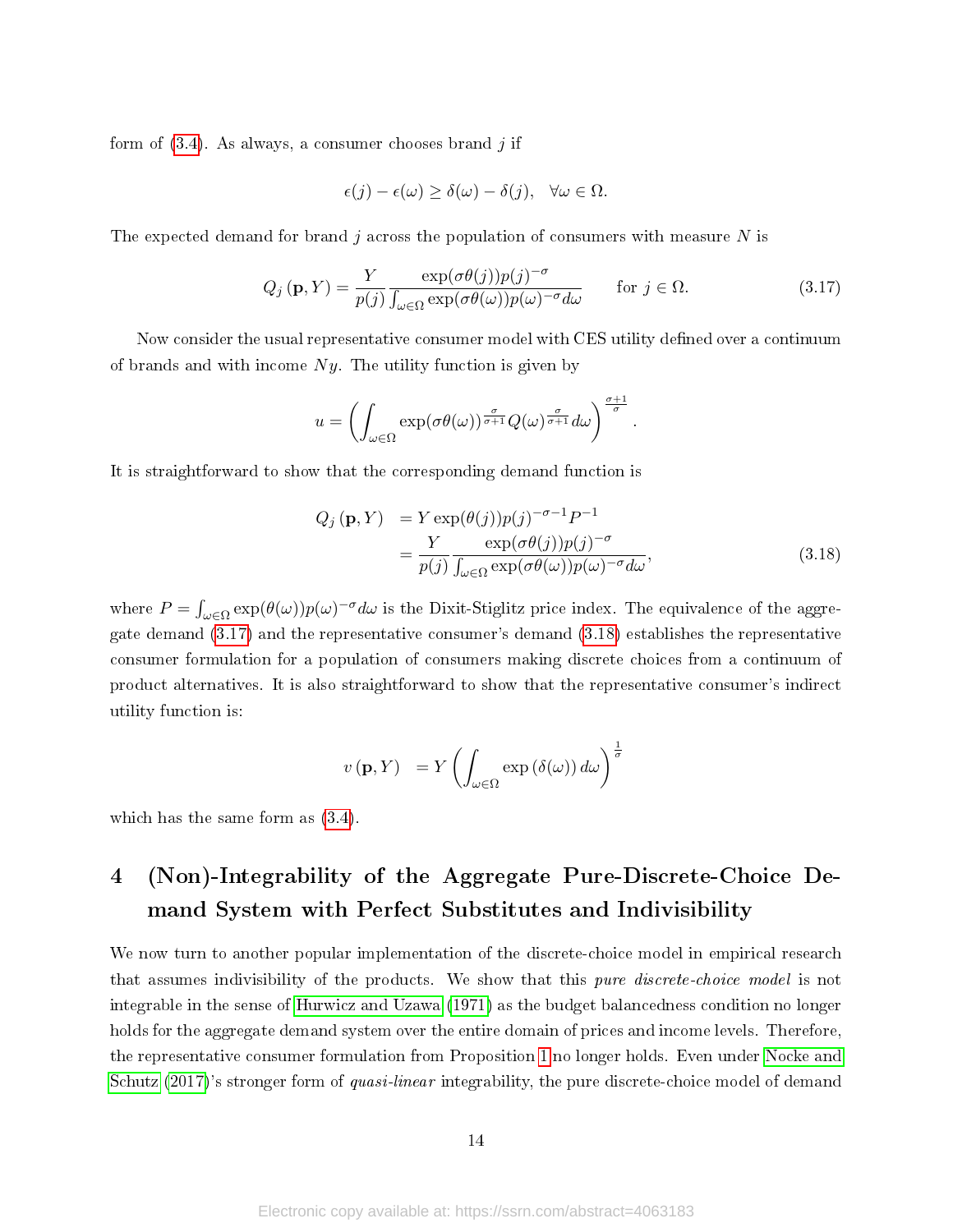is only integrable in the special case of a linear marginal utility of expenditure on other goods and services.

To obtain the usual pure discrete-choice model, we retain the assumption of perfect substitutes preference, as in Section [2.](#page-3-0) We also include an additional, indivisible  $(J + 1)$  "outside option" (e.g., home consumption) with price  $p_{J+1} = 0.5$  $p_{J+1} = 0.5$  Finally, we include a numeraire good that controls for expenditure on other goods and services to satisfy the *adding-up* condition since the consumer has totally inelastic demand over the quantity of the chosen brand.

The consumer's choice-specific values have the well-known additive random utility form

$$
v_j = \theta_j + g (y - p_j) + \epsilon_j \qquad j = 1, 2, ..., J + 1 = \delta_j + \epsilon_j
$$
\n(4.1)

where we normalize  $\delta_j \equiv 0$ . The consumer's probability of choosing alternative j is

<span id="page-14-1"></span>
$$
\pi_j\left(\delta\left(\mathbf{p}\right),y\right) \equiv \Pr\left(\epsilon_j - \epsilon_k \geq \delta_k - \delta_j, \forall k\right) \n= \int_{-\infty}^{\infty} \int_{-\infty}^{\delta_j - \delta_1 + \tilde{\epsilon}} \cdots \int_{-\infty}^{\delta_j - \delta_{j-1} + \tilde{\epsilon}} \int_{-\infty}^{\delta_j - \delta_{j+1} + \tilde{\epsilon}} \cdots \int_{-\infty}^{\delta_j + \tilde{\epsilon}} \cdots \int_{-\infty}^{\delta_j + \tilde{\epsilon}} (4.2) \nf_{\epsilon}\left(\epsilon_1, \ldots, \epsilon_{j-1}, \tilde{\epsilon}, \epsilon_{j+1}, \ldots, \epsilon_{J+1}\right) d\epsilon_{J+1} \ldots d\epsilon_{j+1} d\epsilon_{j-1} \ldots d\epsilon_1 d\tilde{\epsilon}.
$$
\n(4.2)

The consumer has the following *expected* demand for the numeraire good:

$$
q_z(\mathbf{p}, y) \equiv \mathbb{E}_{\epsilon}[q_z^*|\mathbf{p}] = y - \sum_{j=1}^J \pi_j \left(\delta(\mathbf{p}), y\right) p_j.
$$
 (4.3)

If there are  $N$  consumers in the market, then the expected aggregate demand system is given by:

<span id="page-14-2"></span>
$$
Q_j(\mathbf{p}, Y) = N\pi_j \quad \text{for } j = 1, ..., J + 1
$$
  
\n
$$
Q_z(\mathbf{p}, Y) = N\left(y - \sum_{j=1}^J \pi_j p_j\right)
$$
\n(4.4)

where the brand-choice probabilities  $\{\pi_j\}_{j=1}^J$  are given by [\(4.2\)](#page-14-1).

The [Hurwicz and Uzawa](#page-18-3) integrability of the demand system [\(4.4\)](#page-14-2) requires  $Q_i(\mathbf{p}, y) \geq 0$  and  $Q_z(\mathbf{p},y) \geq 0$  over the entire price-income space,  $\mathbb{R}_{++}^{J+1} \times \mathbb{R}_{+-}$  To see that demand is not defined over the entire domain, consider the case where  $Y < \min \{p_j, j = 1, ..., J\}$  and, hence,  $Q_z(p, y) < 0$ . Indeed, empirical applications of the pure discrete-choice model must restrict the domain to ensure  $y \ge \max\{p_j, j = 1, ..., J\}$  to ensure the empirical demand model is well defined. We state the nonintegrability in the [Hurwicz and Uzawa](#page-18-3) [\(1971\)](#page-18-3) sense of the demand system [\(4.4\)](#page-14-2) in the following proposition.

<span id="page-14-0"></span> $5$ The outside good is not strictly necessary. However, it simplifies the formulation of the brand choice probabilities.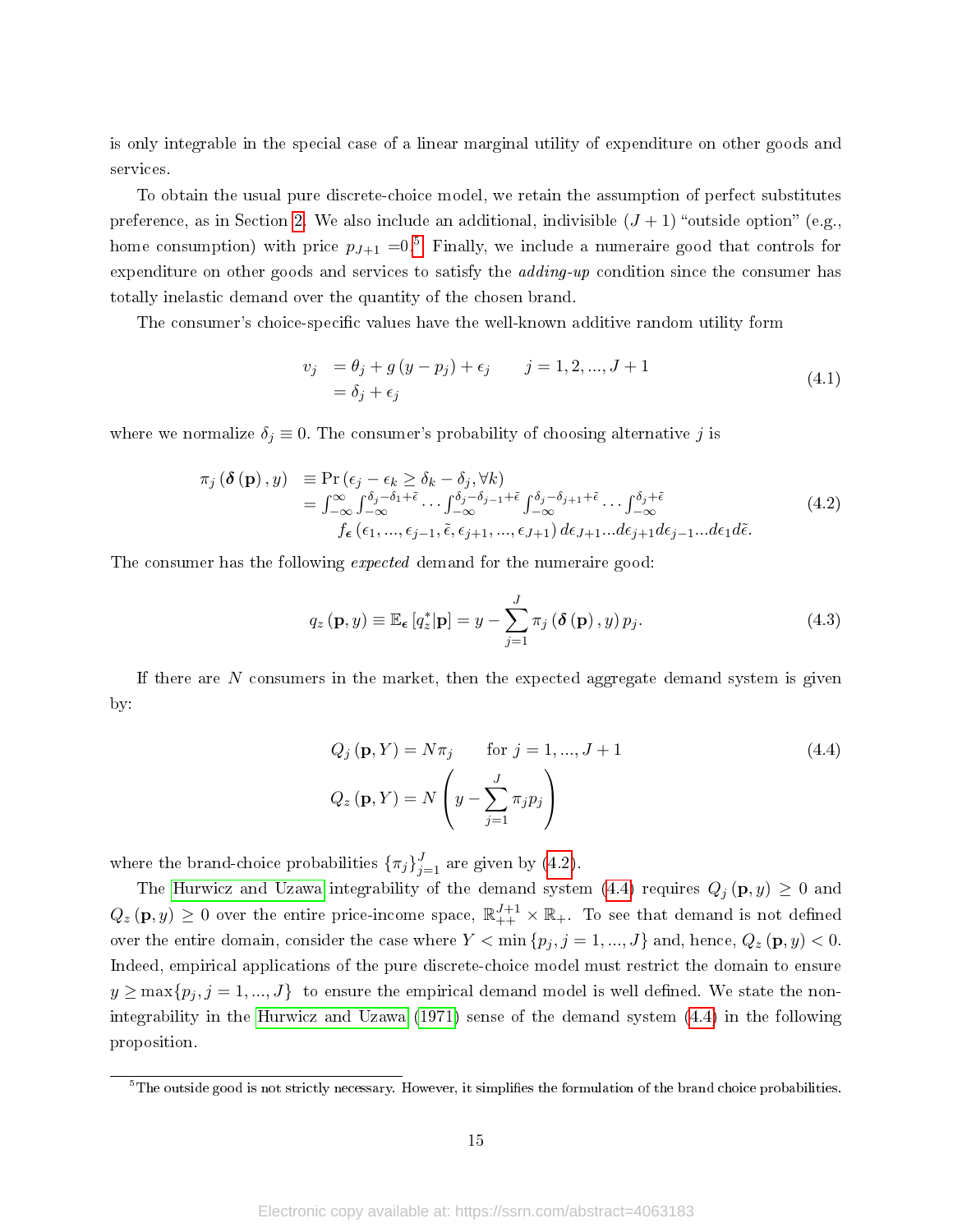Proposition 2. (Non[-Hurwicz and Uzawa-](#page-18-3)integrability of Aggregate Pure Discrete-Choice Demand Model) The aggregate pure discrete-choice demand system  $(4.4)$  does not satisfy the budget balancedness condition and, therefore, is not integrable in [Hurwicz and Uzawa](#page-18-3) [\(1971\)](#page-18-3).

[Nocke and Schutz](#page-19-6) [\(2017\)](#page-19-6) propose a stronger form of "quasi-linear integrability" that is defined only on the restricted domain of  $(\mathbf{p}, y)$  where  $Q_j(\mathbf{p}, y) \geq 0$  and  $Q_z(\mathbf{p}, y) \geq 0$ . The following proposition establishes that the demand system [\(4.4\)](#page-14-2) is quasi-linear integrable only in the special case of linear utility for the numeraire:  $g(y - p_j) = \alpha (y - p_j)$  where  $\alpha > 0$ .

<span id="page-15-1"></span>Proposition 3. (Quasi-linear Integrability of Aggregate Pure Discrete-Choice Demand System When the Marginal Utility of Income is Linear in the Numeraire) Assume  $g(y - p_i) = \alpha (y - p_i)$  for some constant  $\alpha > 0$  in the aggregate pure discrete-choice demand system given by [\(4.4\)](#page-14-2). Then, the demand system is quasi-linearly integrable.

#### Proof. See Appendix [C.1.](#page-26-0)

The proof relies on the fact that linearity ensures that income,  $y$ , "differences out" of the brand choice probabilities [\(4.4\)](#page-14-2), thereby satisfying Theorem 1 (iv) for quasi-linear integrability in [Nocke and](#page-19-6) [Schutz](#page-19-6) [\(2017\)](#page-19-6). It is unlikely that quasi-linear integrability would hold under more general, non-linear forms of  $g(y - p_j)$  since income would no longer difference out of the brand choice probabilities.

 $\Box$ 

## <span id="page-15-0"></span>5 Conclusions

We have shown that the expected aggregate demand corresponding to a broad class of ARUMs is integrable and has a normative representative consumer formulation with a specific form of preferences. We provide several examples of representative consumer formulations that can be rationalized as populations of consumers with discrete-continuous demands generating flexible substitution patterns between products. However, we also show that in the case of indivisible quantities, or "pure discrete choice," integrability fails. Even a stronger form of quasi-linear integrability only holds under the special case of quasi-linearity in a numeraire good.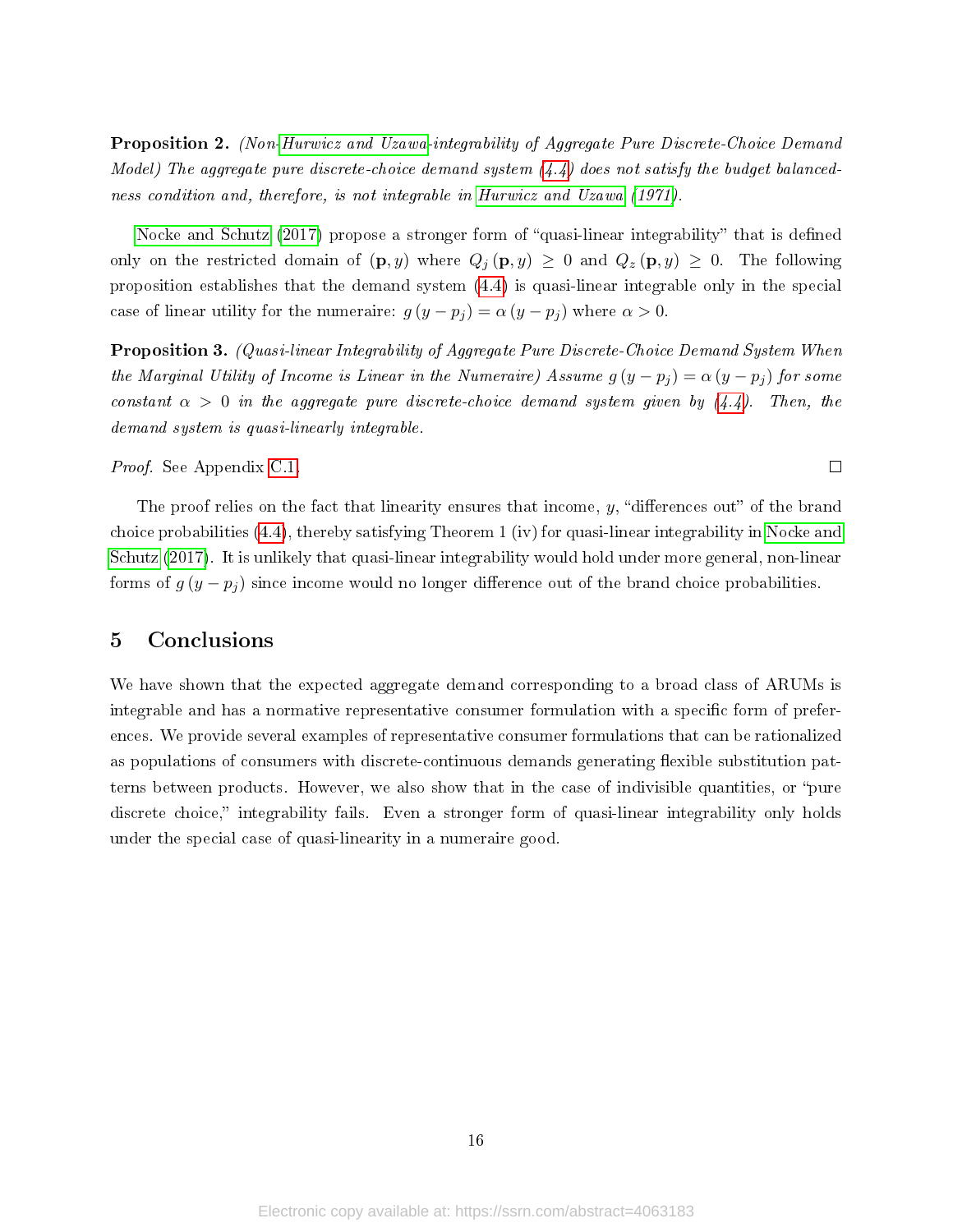## References

- <span id="page-16-1"></span>ANDERSON, S. P., A. DE PALMA, AND J.-F. THISSE (1987): "The CES is a discrete choice model?"  $Economics$  Letters, 24, 139-140.
- <span id="page-16-2"></span> $-$  (1992): Discrete choice theory of product differentiation, Cambridge, Massachusetts: The MIT Press.
- <span id="page-16-0"></span>ARCHIBALD, G., B. EATON, AND R. LIPSEY (1986): New Developments in the Analysis of Market Structure, Published by Macmillan for the International Economics Association, chap. Address Models of Value, 3-47.
- <span id="page-16-3"></span>B. CURTIS EATON, R. G. L. (1989): Handbook of Industrial Organization, North-Holland, vol. 1, chap. Product differentiation, 723-768.
- <span id="page-16-5"></span>BECK, G. W. AND S. M. LEIN (2020): "Price elasticities and demand-side real rigidities in micro data and in macro models," Journal of Monatery Economics, 115, 200-212.
- <span id="page-16-12"></span>Ben-Akiva, M., N. Litinas, and K. Tsunokawa (1985): Continuous spatial choice: The continuous logit model and distributions of trips and urban densities," Transportation Research  $A$ , 19A, 119-154.
- <span id="page-16-7"></span>BERGER, D., K. HERKENHOFF, AND S. MONGEY (Forthcoming): "Labor market power," American Economic Review.
- <span id="page-16-6"></span>BERNINI, M. AND C. TOMASI (2015): "Exchange rate pass-through and product heterogeneity: Does quality matter on the import side?" European Economic Review, 77, 117–138.
- <span id="page-16-8"></span>BERRY, S., J. LEVINSOHN, AND A. PAKES (1995): "Automobile prices in market equilibrium,"  $Econometrica, 63, 841–890.$
- <span id="page-16-9"></span>BHAT, C. R. (2005): "A multiple discrete-continuous extreme value model: Formulation and application to discretionary time-use decisions," Transportation Research Part B,  $39,679-707$ .

- <span id="page-16-4"></span>BLANCHARD, O. J. AND N. KIYOTAKI (1987): "Monopolistic Competition and the Effects of Aggregate Demand," The American Economic Review, 77, 647-666.
- <span id="page-16-11"></span>BRESNAHAN, T. F., S. STERN, AND M. TRAJTENBERG (1997): "Market segmentation and the sources of rents from innovation: Personal computers in the late  $1980s$ ,"  $RAND$  Journal of Economics,  $28$ , S17-S44.

<span id="page-16-10"></span> <sup>(2008):</sup> The multiple discrete-continuous extreme value (MDCEV) model: Role of utility function parameters, identification considerations, and model extensions," Transportation Research Part B,  $42, 274-303$ .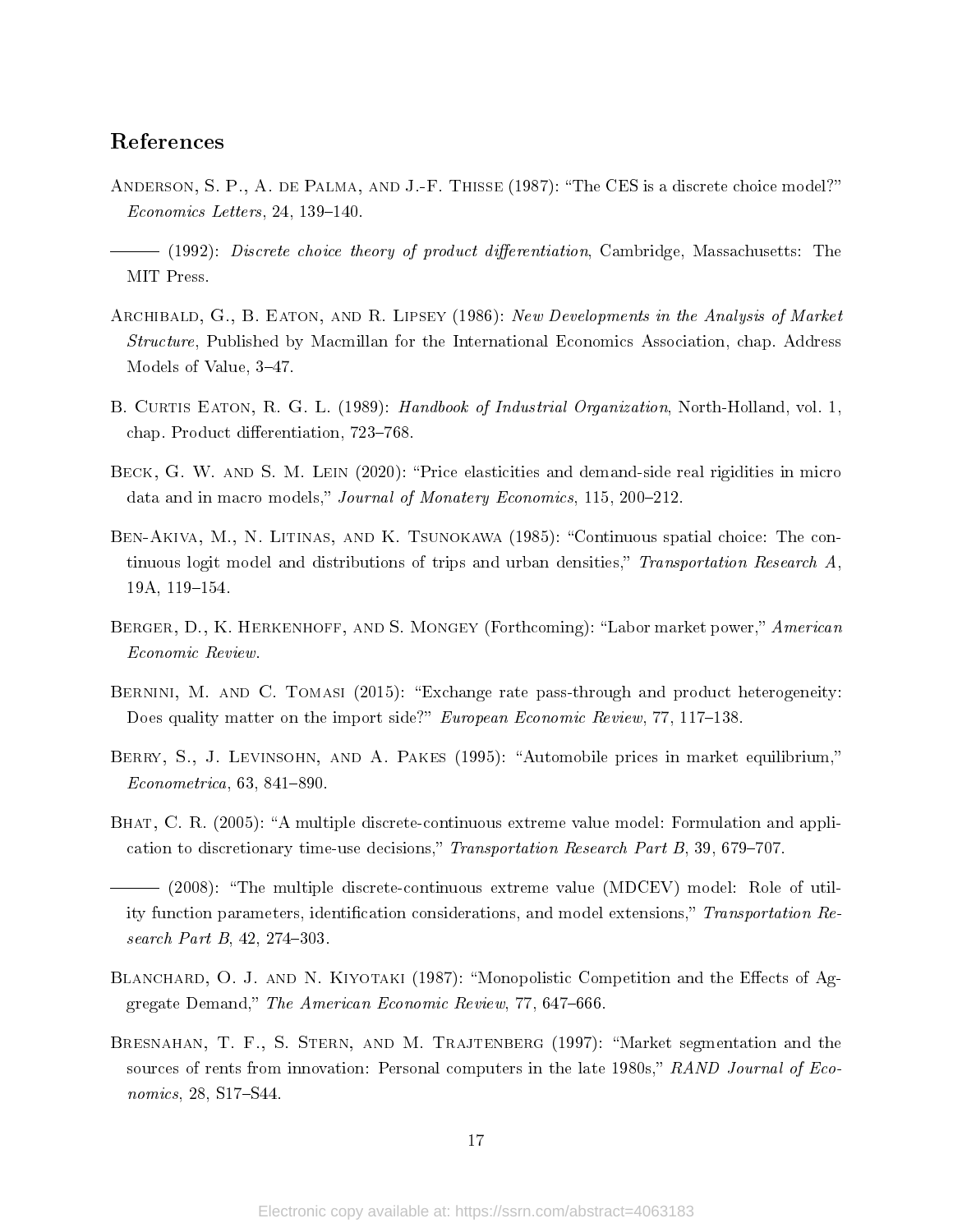<span id="page-17-5"></span>CARD, D. (2022): "Who Set Your Wage," UC Berkeley Working Paper.

- <span id="page-17-10"></span>Chiang, J. (1991): A Simultaneous Approach to the Whether, What and How Much to Buy Questions," Marketing Science,  $10, 297-315$ .
- <span id="page-17-11"></span>CHINTAGUNTA, P. K. (1993): "Investigating Purchase Incidence, Brand Choice and Purchase Quantiy Decisions of Households," Marketing Science, 12, 184–208.
- <span id="page-17-13"></span>CHIONG, K. X., A. GALICHON, AND M. SHUM (2016): "Duality in dynamic discrete-choice models,"  $Quantitative\ Economics, 7, 83-115.$
- <span id="page-17-14"></span>CHIONG, K. X. AND M. SHUM (2019): "Random projection estimation of discrete-choice models with large choice sets," Management Science,  $65, 256-271$ .
- <span id="page-17-4"></span>CRIN'O, R. AND L. OGLIARI (2017): "Financial imperfections, product quality, and international trade," Journal of International Economics, 104, 63-84.
- <span id="page-17-12"></span>DALY, A. AND S. ZACHARY (1978): "Improved multiple choice models," Determinants of Travel Choice, Identifying and Measuring the Determinants of Mode Choice.
- <span id="page-17-6"></span>DEATON, A. AND J. MUELLBAUER (1980): *Economics and Consumer Behavior*, Cambridge University Press.
- <span id="page-17-2"></span>DHINGRA, S. AND J. MORROW (2019): "Monopolistic competition and optimum product diversity under firm heterogeneity," Journal of Political Economy, 127, 196-232.
- <span id="page-17-0"></span>DIXIT, A. K. AND J. E. STIGLITZ (1977): "Monopolistic competition and optimum product diversity," American Economic Review,  $67, 297-308$ .
- <span id="page-17-1"></span>Dow, J. AND S. R. DA COSTA WERLANG (1988): "The Consistency of Welfare Judgments with a Representative Consumer," Journal of Economic Theory, 44, 269-280.
- <span id="page-17-8"></span>DUBÉ, J.-P. (2004): "Multiple discreteness and product differentiation: Demand for carbonated soft drinks," Marketing Science,  $23,66-81$ .
- <span id="page-17-7"></span> (2019): Handbook of the Economics of Marketing, Vol. 1, Elsevier, chap. Microeconometric models of consumer demand,  $1-68$ .
- <span id="page-17-9"></span>DUBIN, J. A. AND D. MCFADDEN (1984): "An econometric analysis of residential electric appliance holdings and consumption,"  $Econometrica$ , 52, 345-362.
- <span id="page-17-3"></span>FAJGELBAUM, P., G. M. GROSSMAN, AND E. HELPMAN (2011): "Income distribution, product quality, and international trade," *Journal of Political Economy*, 119, 721–765.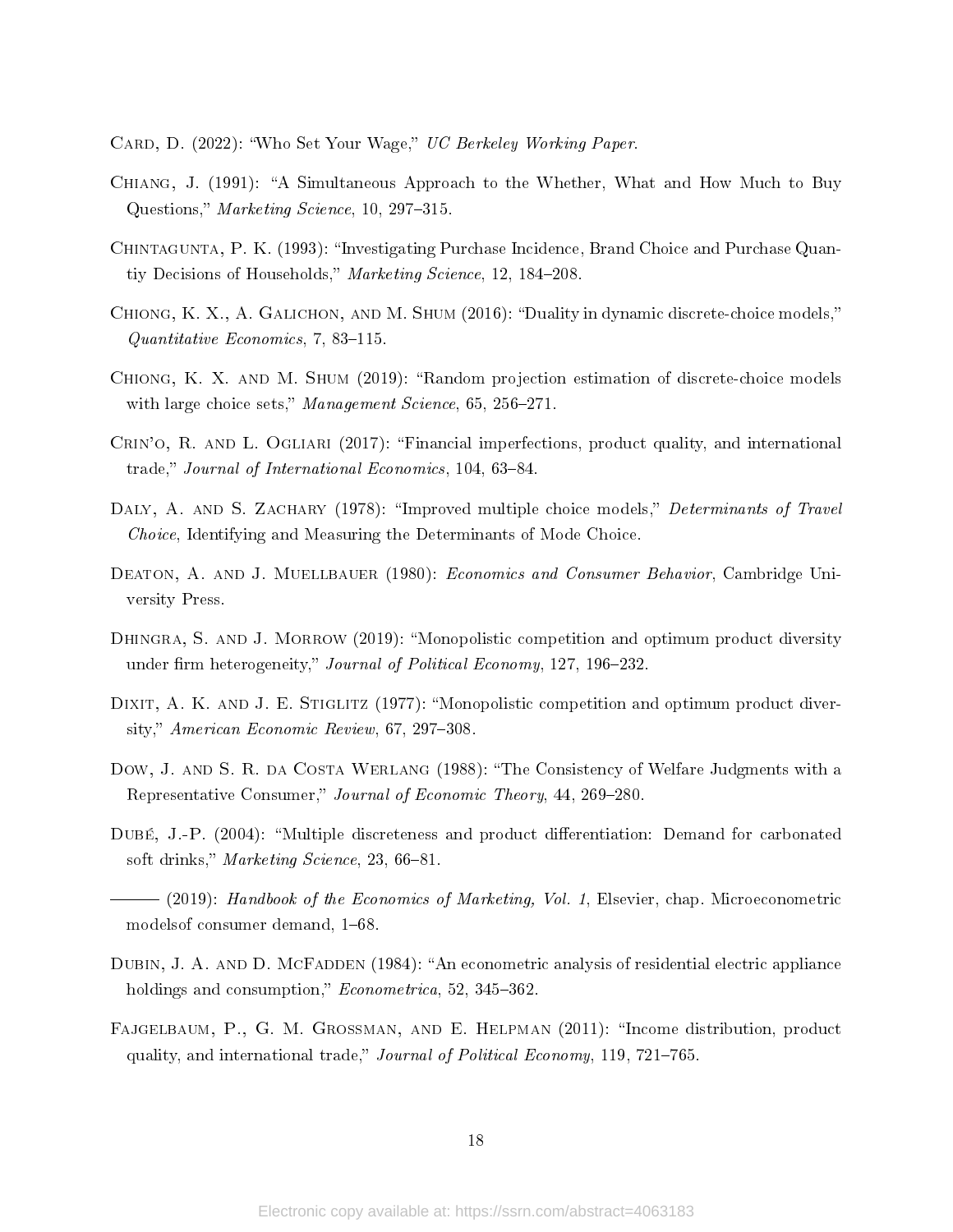- <span id="page-18-12"></span>FOSGERAU, M., D. MCFADDEN, AND M. BIERLAIRE (2013): "Choice probability generating functions," Journal of Choice Modelling,  $8, 1-18$ .
- <span id="page-18-6"></span>GOLDBERG, P. K. (1995): "Product differentiation and oligopoly in international markets: The case of the U.S. automobile industry,"  $Econometrica$ , 63, 891-951.
- <span id="page-18-4"></span>HANEMANN, W. M. (1984): "Discrete/continuous models of consumer demand," *Econometrica*, 52, 541-561.
- <span id="page-18-10"></span>Helpman, E. (2011): Understanding Global Trade, Harvard University Press.
- <span id="page-18-8"></span>HENDEL, I. (1999): "Estimating Multiple-Discrete Choice Models: An Application to Computerization Returns," Review of Economic Studies, 66, 423-446.
- <span id="page-18-11"></span>HOSOYA, Y. (2017): "The relationship between revealed preference and the Slutsky matrix," Journal of Mathematical Economics, 70, 127-146.
- <span id="page-18-3"></span>HURWICZ, L. AND H. UZAWA  $(1971)$ : On the integrability of demand functions, Harcourt Brace Jovanovich, chap. 6, 114–148, Preferences, Utility, and Demand.
- <span id="page-18-14"></span>JACKSON, M. O. (1986): "Integration of demand and continuous utility functions," Journal of  $Economic Theory, 38, 298-312.$
- <span id="page-18-0"></span>JUDD, K. L. (1985): "Marginal Excess Burden in a Dynamic Economy," *Economic Letters*, 18, 213-216.
- <span id="page-18-2"></span>KHANDELWAL, A. (2010): "The long and short (of) quality ladders," Review of Economic Studies. 77, 1450-1476.
- <span id="page-18-9"></span>KIM, J., G. M. ALLENBY, AND P. E. ROSSI (2002): "Modeling consumer demand for variety," Marketing Science,  $21, 229-250$ .
- <span id="page-18-1"></span>KRUGMAN, P. (1995): Handbook of International Economics, North-Holland, vol. 3, chap. Increasing returns, imperfect competition and the positive theory of international trade, 1243–1277.
- <span id="page-18-5"></span>LANCASTER, K. J. (1966): "A new approach to consumer theory," Journal of Political Economy. 74, 132-157.
- <span id="page-18-7"></span>LEE, L.-F. AND M. M. PITT (1986): "Microeconometric Demand Systems with Binding Nonnegativity Constraints: The Dual Approach,"  $Econometrica$ , 5, 123-1242.
- <span id="page-18-13"></span>Mas-Colell, A., M. D. Whinston, and J. R. Green (1995): Microeconomic Theory, Oxford University Press.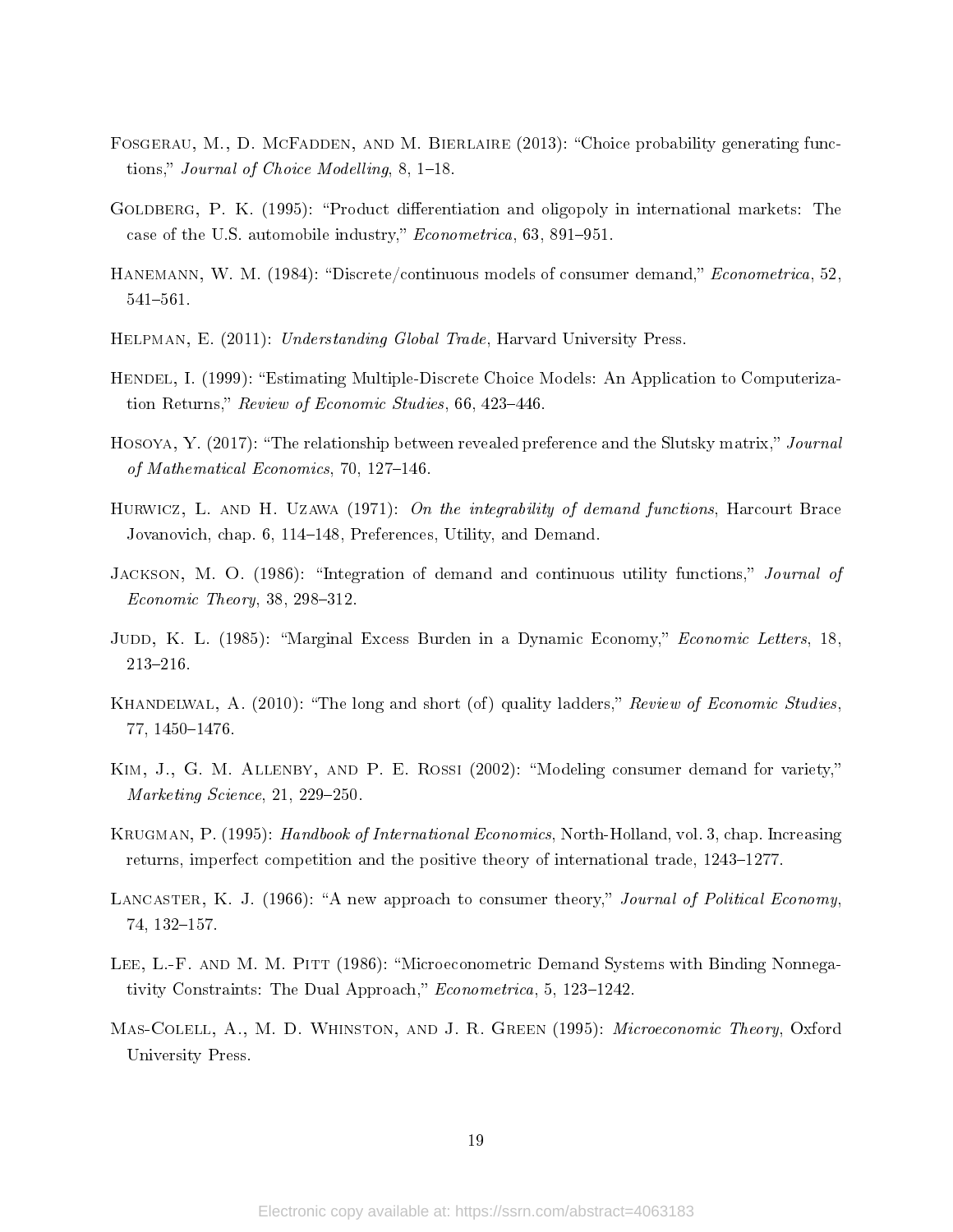- <span id="page-19-9"></span>MCFADDEN, D. (1981): *Econometric models of probabilistic choice*, The MIT Press, chap. 5, 198– 272, Structural analysis of discrete data with econometric applications.
- <span id="page-19-4"></span>MELITZ, M. (2008): *International trade and heterogeneous firms*, Palgrave Macmillan.
- <span id="page-19-3"></span>Melitz, M. J. (2003): The impact of trade on intra-industry reallocations and aggregate industry productivity,"  $Econometrica$ , 71, 1695–1725.
- <span id="page-19-6"></span>NOCKE, V. AND N. SCHUTZ (2017): "Quasi-linear integrability," Journal of Economic Theory, 169. 603-628.
- <span id="page-19-8"></span> $-$  (2018): "Multiproduct-firm oligopoly: An aggregative games approach," *Econometrica*, 86. 523-557.
- <span id="page-19-5"></span>REDDING, S. J. AND D. E. WEINSTEIN (2020): "Measuring aggregate price indices with taste shocks: Theory and evidence for CES preferences," Quarterly Journal of Economics, 135, 503-560.
- <span id="page-19-14"></span>Rockafellar, R. T. (1970): Convex Analysis, Princeton University Press.
- <span id="page-19-2"></span>ROMER, P. M. (1987): "Growth Based on Increasing Returns Due to Specialization," American  $Economic Association, 77, 56–62.$
- <span id="page-19-11"></span>Rust, J. (1994): Structural estimation of Markov decision process, North-Holland Publishing Company, vol. 4 of Handbook of Econometrics, chap. 51.
- <span id="page-19-12"></span>SAMUELSON, P. A. (1956): "Social indifference curves," Quarterly Journal of Economics, 70, 1–22.
- <span id="page-19-13"></span>Sheu, G. (2014): Price, Quality, andVariety: Measuring the Gains from Trade inDierentiated Products," American Economic Journal: Applied Economics, 6, 66-89.
- <span id="page-19-10"></span>SMALL, K. A. AND H. S. ROSEN (1981): "Applied welfare economics with discrete choice models,"  $Econometrica, 49, 105-130.$
- <span id="page-19-0"></span>SPENCE, M.  $(1976)$ : "Product selection, fixed costs, and monopolistic competition," Review of  $Economic Studies, 43, 217–235.$
- <span id="page-19-15"></span>Varian, H. R. (1992): Microeconomic Analysis, Norton, 3rd ed. ed.
- <span id="page-19-1"></span>VERBOVEN, F. (1996): "The nested logit model and representative consumer theory," Economics  $Leters, 50, 57-73.$
- <span id="page-19-7"></span>WALES, T. AND A. WOODLAND (1983): "Estimation of consumer demand systems with binding non-negativity constraints," Journal of Econometrics, 21, 263-285.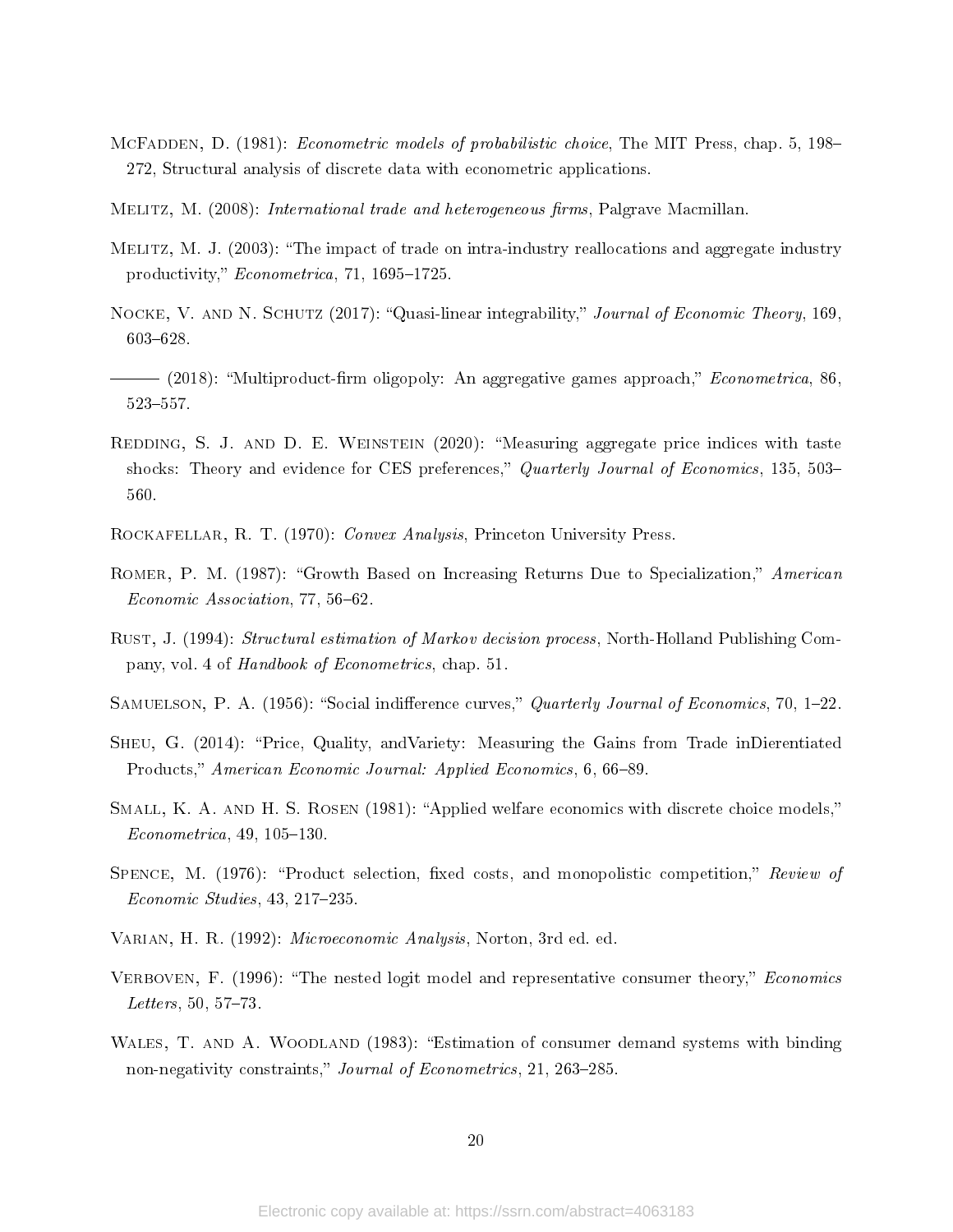- <span id="page-20-1"></span>WILLIAMS, H. (1977): "On the formation of travel demand models and economic evaluation measures of user benefit," *Environment and Planning A: Economy and Space*, 9, 285-344.
- <span id="page-20-0"></span>ZHELOBODKO, E., S. KOKOVIN, M. PARENTI, AND J.-F. THISSE (2012): "Monopolistic competition: Beyond the constant elasticity of substitution,"  $Econometrica$ , 80, 2765-2784.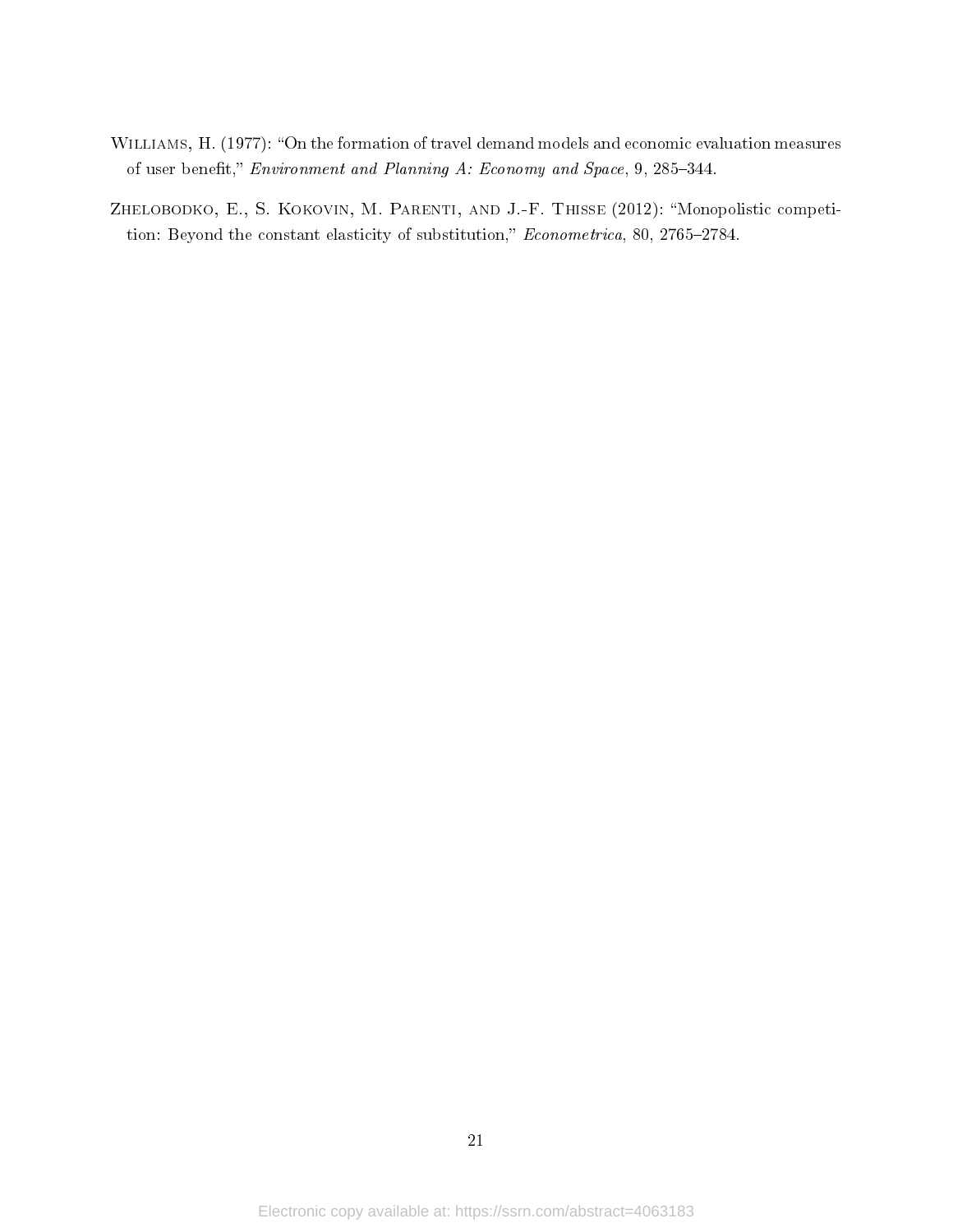# Appendix

# <span id="page-21-0"></span>A Appendix of Section [2:](#page-3-0) Proof of Theorem [1](#page-5-1) and Corollary [1](#page-6-0)

This Appendix proves that the demand system  $(2.4)$  satisfies the four necessary and sufficient conditions for [Hurwicz and Uzawa](#page-18-3) [\(1971\)](#page-18-3) integrability and derives the exact form of the corresponding indirect utility function. We break this proof into three sub-sections. We prove the budget balanced-ness and differentiability conditions in Section [A.1,](#page-21-1) and the Slutsky Symmetry condition in Section [A.2.](#page-22-0) In Section [A.3,](#page-23-0) we first characterize the expenditure function and indirect utility functions corresponding to the demand system  $(2.4)$  and use them to establish the negative semi-definiteness condition, which completes the proof of integrability.

Throughout the proof, we omit the argument of  $H(\cdot)$ ,  $H_j(\cdot)$ ,  $H_{jk}(\cdot)$ , and  $\boldsymbol{\delta}(\cdot)$  when it is clear from the context for simplicity in the notation.

## <span id="page-21-1"></span>A.1 Proof of the Differentiability and Budget Balancedness

To establish differentiability, we substitute the discrete-choice probabilities  $(2.6)$  into  $(2.4)$ :

$$
q_j(\mathbf{p}, y) = \frac{y}{p_j} \frac{H_j}{H} \quad \text{for } j \in \{1, 2, ..., J\}.
$$
 (A.1)

Differentiability follows from the smoothness assumptions for  $H(\delta)$  and  $\delta_j(p_j, \cdot, \cdot)$ . The boundedness of the partial derivatives of  $\mathbf{q}(\mathbf{p}, Y)$  follows from the assumption that  $H(\cdot) > 0$ , the mixed partial derivatives  $H_{jk}(\cdot)$  exist, and  $H_{jk}(\cdot)$  is continuous on  $\mathbb{R}^J \forall j, k$ .

To show the budget balancedness, we show that for any  $y \geq 0$ ,

$$
y = \sum_{k=1}^{J} p_k q_k (\mathbf{p}, y).
$$

The right-hand side can be written as

$$
\sum_{k=1}^{J} p_k q_k (\mathbf{p}, y) = y \sum_{k=1}^{J} \pi_k (\delta(\mathbf{p})) = y,
$$

where equality to y follows from the fact that  $\sum_{k=1}^{J} \pi_k(\mathbf{p}) = 1$ .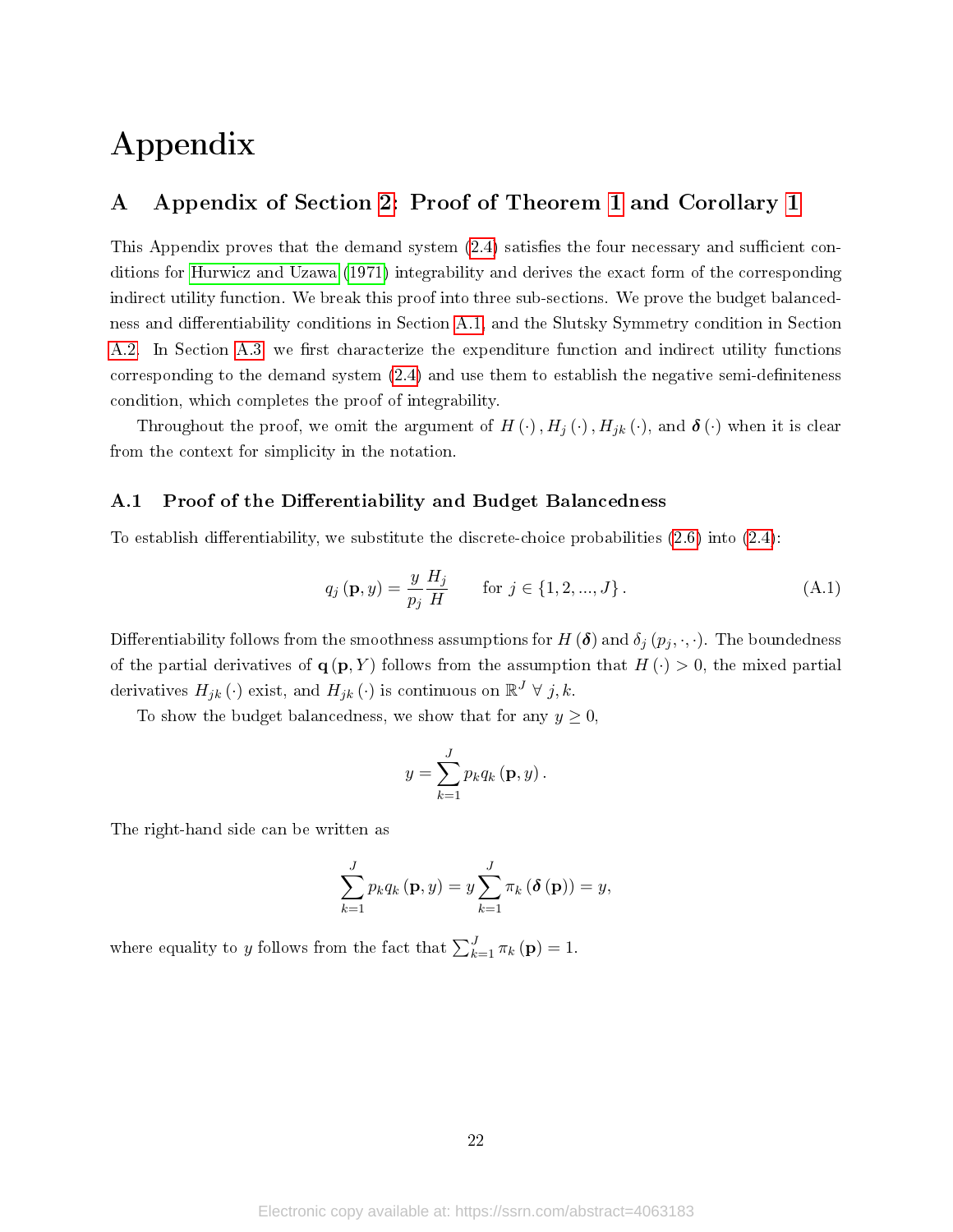### <span id="page-22-0"></span>A.2 Proof of the Slutsky Symmetry Condition

We now establish the Slutsky symmetry of the individual demand system [\(2.4\)](#page-4-6). Recall  $\delta_j = \theta_j \ln (p_j)$ , which is continuously differentiable in  $p_j$ . For  $k \neq j$ ,

<span id="page-22-1"></span>
$$
\frac{\partial q_k(\mathbf{p}, y)}{\partial p_j} = \frac{y}{p_k} \left\{ \frac{\delta'_j(p_j) H_{jk}}{H} - \frac{\delta'_j(p_j) H_j H_k}{H^2} \right\}
$$

$$
\frac{\partial q_k(\mathbf{p}, y)}{\partial y} = \frac{1}{p_k} \frac{H_k}{H}
$$

The Slutsky symmetry condition is:

$$
\frac{\partial q_{k}(\mathbf{p}, y)}{\partial p_{j}} + q_{j}(\mathbf{p}, y) \frac{\partial q_{k}(\mathbf{p}, y)}{\partial y} = \frac{\partial q_{j}(\mathbf{p}, y)}{\partial p_{k}} + q_{k}(\mathbf{p}, y) \frac{\partial q_{j}(\mathbf{p}, y)}{\partial y}
$$
(A.2)

The left-hand side can be re-written as follows:

$$
\frac{y}{p_k} \left\{ \frac{\delta'_j(p_j) H_{jk}}{H} - \frac{\delta'_j(p_j) H_j H_k}{H^2} \right\} + \frac{y}{p_j p_k} \left\{ \frac{H_j H_k}{H^2} \right\}
$$
  
= 
$$
\frac{1}{H^2} \left\{ \frac{y}{p_k} \delta'_j(p_j) H H_{jk} - \frac{y}{p_k} \delta'_j(p_j) H_j H_k + \frac{y}{p_j p_k} H_j H_k \right\}.
$$

The symmetry condition becomes:

$$
\frac{1}{p_k} \left[ \delta_j' \left( p_j \right) H H_{jk} - \delta_j' \left( p_j \right) H_j H_k \right]
$$

$$
= \frac{1}{p_j} \left[ \delta_k' \left( p_k \right) H H_{jk} - \delta_k' \left( p_k \right) H_j H_k \right]
$$

which further simplifies to:

$$
\frac{\delta'_{j}(p_{j})}{p_{k}}\left[HH_{jk}-H_{j}H_{k}\right]=\frac{\delta'_{k}(p_{k})}{p_{j}}\left[HH_{jk}-H_{j}H_{k}\right].
$$

The Slutsky symmetry condition [\(A.2\)](#page-22-1) can therefore be characterized as a system of ordinary differential equations for each  $j, k$  pair:

<span id="page-22-2"></span>
$$
p_j \delta'_j (p_j) = p_k \delta'_k (p_k).
$$

This yields the form of the solution:

$$
\delta_j \left( p_j \right) = -\eta \ln p_j + c_j, \forall j \tag{A.3}
$$

for  $\eta \in \mathbb{R}$  and some  $c_j \in \mathbb{R}$ , which is sufficient for Slutsky symmetry. Condition [\(A.3\)](#page-22-2) is also necessary for Slutsky symmetry due to the uniqueness of the solution of an ordinary differential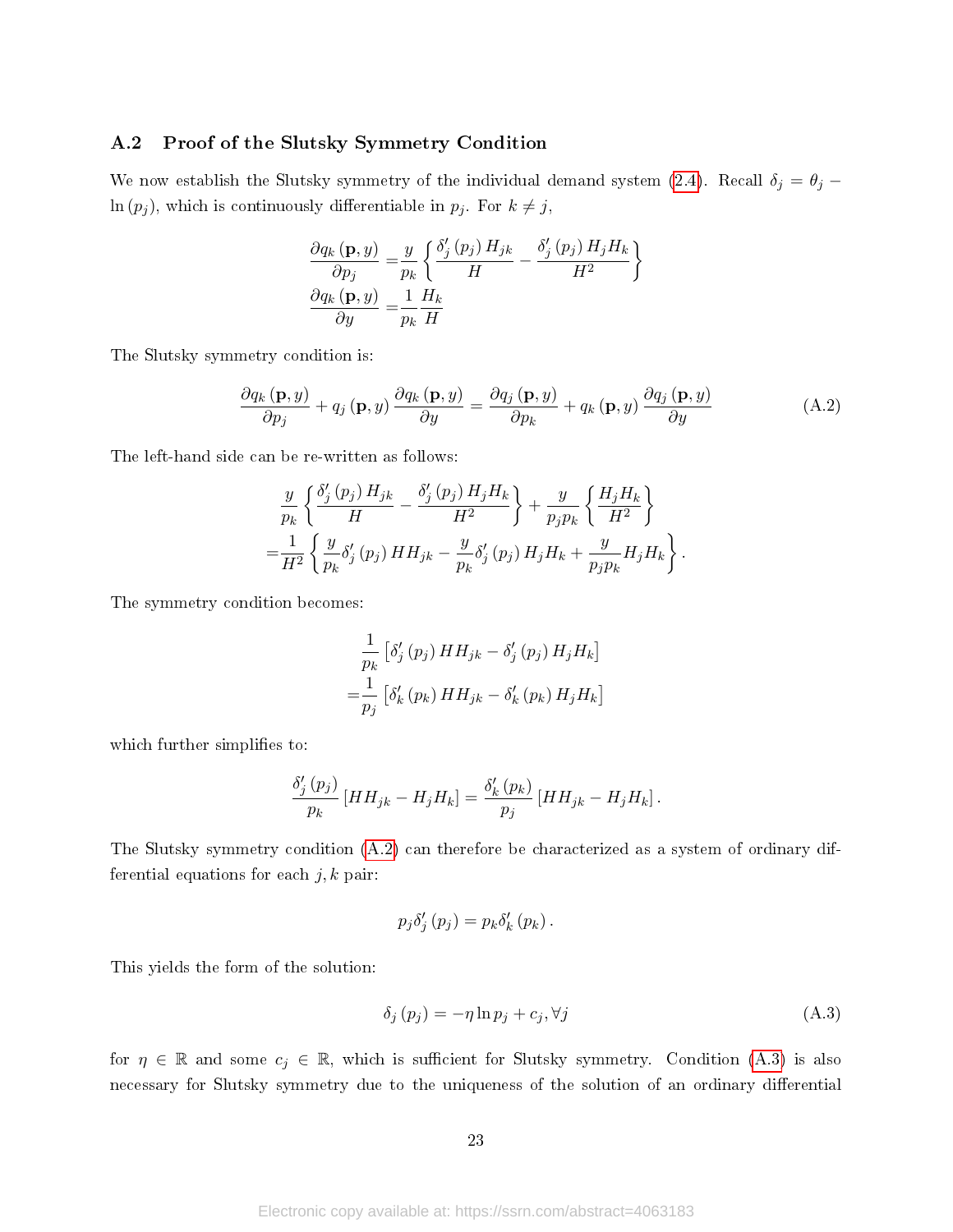equation (up to initial conditions determined by  $c_j$ ). This condition holds mechanically for the ARUM where  $\eta = 1$  and  $c_j = \theta_j$ .

# <span id="page-23-0"></span>A.3 Proof of the Negative Semidefiniteness of the Slutsky Matrix and the Integrability of the Expected Discrete-Continuous-Choice Demand System

In this section, we first characterize the expenditure function and indirect utility function corresponding to the individual demand system  $(2.4)$ . We then prove the negative semidefiniteness of the Slutsky matrix which both completes our proof of integrability and characterizes the corresponding preferences. Our proof consists of showing that  $\eta > 0$  in [\(A.3\)](#page-22-2) is sufficient for the negative semidefiniteness of the associated Slutsky matrix, which again holds mechanically for the ARUM where  $\eta=1.$ 

The strategy for our proof is *guess-and-verify*. We start with the *guess* that the indirect utility function corresponding to the ARUM individual demand system [\(2.4\)](#page-4-6) has the form:

$$
v(\mathbf{p}, y) = yH(\delta(\mathbf{p})) \tag{A.4}
$$

with corresponding expenditure function

<span id="page-23-3"></span><span id="page-23-2"></span>
$$
e(\mathbf{p},u) = \frac{u}{H(\delta(\mathbf{p}))},\tag{A.5}
$$

where the function  $H(\cdot)$  is defined as in Section [2.1](#page-3-1) and  $u \ge 0$  WLOG.<sup>[6](#page-23-1)</sup> Our intuition for this guess comes from the following observation. The log-indirect utility function for the consumer problem  $(2.1)$  where  $\eta = 1$  is:

$$
\ln \{\tilde{v}(\mathbf{p}, y, \epsilon)\} = \ln \left\{ \max_{\mathbf{q} \in \mathbb{R}_+^J} \sum_{j=1}^J q_j \psi_j(\epsilon_j) \text{ s.t. } \mathbf{q}' \mathbf{p} \le y \right\}
$$

$$
= \max_{j \in \{1, 2, ..., J\}} \{\ln y + \delta_j + \epsilon_j\}
$$
(A.6)

because of the corner solution in which the chosen brand k has demand:  $q_k = \frac{y}{n_k}$  $\frac{y}{p_k}$ . Taking the exponentiated form of the expectation of  $(A.6)$  with respect to the random utility,  $\epsilon$ , gives:

$$
\exp\left(\mathbb{E}_{\epsilon}\left[\ln \tilde{v}\left(\mathbf{p}, y, \epsilon\right)\right]\right) = \exp\left(\ln y + \mathcal{G}\left(\delta\left(\mathbf{p}\right)\right)\right) = yH\left(\delta\left(\mathbf{p}\right)\right). \tag{A.7}
$$

We verify that the candidate  $e(\mathbf{p}, u)$  is a valid expenditure function associated with the demand system  $(2.4)$  by showing that it satisfies the two following sufficient conditions (for sufficiency, see, e.g., [Mas-Colell et al., 1995,](#page-18-13) p.80): (i)  $e(\mathbf{p}, u)$  is concave, and, (ii)  $\nabla_{\mathbf{p}} e(\mathbf{p}, u)$  evaluated at  $e(\mathbf{p}, u) = y$ generates the individual demand system  $(2.4)$ , and therefore, the Hessian of  $e(\mathbf{p}, u)$  lines up with

<span id="page-23-1"></span> $6$ See, e.g., [Jackson](#page-18-14) [\(1986\)](#page-18-14) which imposed similar restrictions.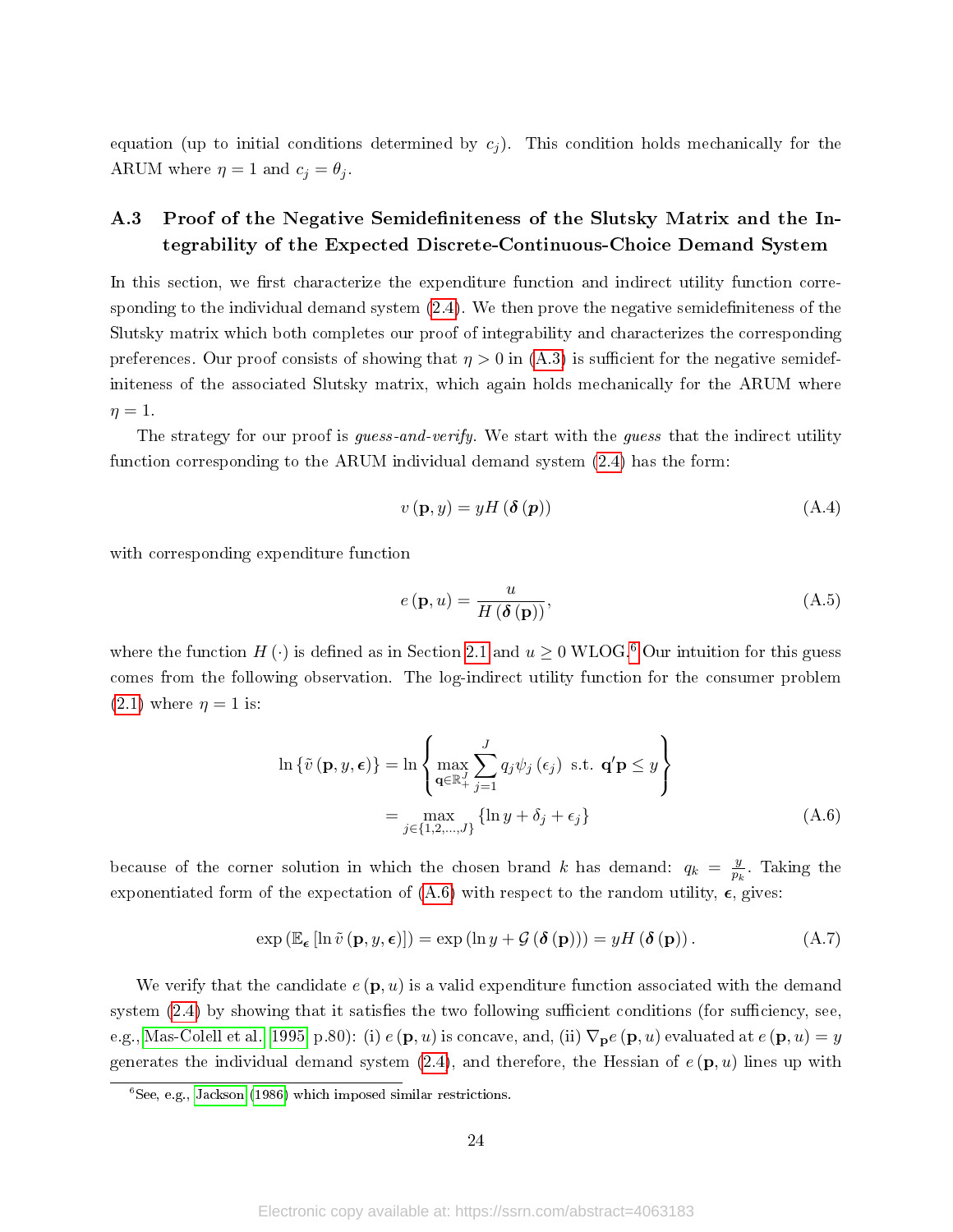the Slutsky matrix we examined in Section [A.2.](#page-22-0)

**Lemma 1.** The function  $(A.5)$  is concave in p and therefore, the associated Hessian is negative  $semidefinite.$ 

*Proof.* We can re-write the candidate expenditure function  $(A.5)$  as:

$$
e(\mathbf{p},u) = u \exp\left(-\mathcal{G}\left(\boldsymbol{\delta}\left(\mathbf{p}\right)\right)\right),\,
$$

which is nonnegative since  $u \geq 0$ .

We first establish the convexity of  $H(\boldsymbol{\delta}(\mathbf{p})) = \exp(\mathcal{G}(\boldsymbol{\delta}(\mathbf{p})))$  in **p**. The function  $\delta_j(p_j) =$  $-\eta \ln p_j + \theta_j$  is convex in  $p_j$  if and only if  $\eta \geq 0$ . The surplus function,  $\mathcal{G}(\delta)$ , is convex in  $\delta$  because the max function preserves convexity [\(Rockafellar, 1970,](#page-19-14) Theorem 5.5), and a linear combination of convex functions,  $\delta_j(p_j) + \epsilon_j$  (indexed by the realization of  $\epsilon$ ) with nonnegative weights associated with the operator  $\mathbb{E}_{\epsilon}$ , is convex [\(Rockafellar, 1970,](#page-19-14) p.33). Therefore,  $\mathcal{G}(\delta(\mathbf{p}))$  is convex in **p** and the composite function  $\exp(\mathcal{G}(\delta(\mathbf{p})))$  is also convex in **p** because  $\exp(\cdot): \mathbb{R} \to \mathbb{R}$  is convex and non-decreasing [\(Rockafellar, 1970,](#page-19-14) Theorem 5.1).

Since  $H(\boldsymbol{\delta}(\mathbf{p}))$  is non-negative and convex in  $\mathbf{p},\{H(\boldsymbol{\delta}(\mathbf{p}))\}^{-1} = \exp(-\mathcal{G}(\boldsymbol{\delta}(\mathbf{p})))$  is concave [\(Rockafellar, 1970,](#page-19-14) p.32). It follows that  $e(\mathbf{p}, u)$  is concave in p. The concavity also establishes the negative semidefiniteness of the Slutsky matrix generated from  $(A.5)$ .  $\Box$ 

We now verify that  $e(\mathbf{p}, u)$  is the expenditure function associated with the individual demand system  $(2.4)$ .

**Lemma 2.** Let  $\delta_j = -\ln p_j + \theta_j$ . For the expenditure function  $(A.5)$ ,

$$
\nabla_{\mathbf{p}} e(\mathbf{p}, u) \Big|_{e(\mathbf{p}, u) = y} = \left(\frac{y}{p_1} \pi_1, ..., \frac{y}{p_J} \pi_J\right),
$$

where u is the utility level that satisfies  $e(\mathbf{p}, u) = y$ .

Proof. By Shephard's lemma and the duality of demand, we obtain:

$$
\frac{\partial \left\{ \frac{u}{H(\boldsymbol{\delta}(\mathbf{p}))} \right\}}{\partial p_j} = \frac{u H_j(\boldsymbol{\delta}(\mathbf{p}))}{p_j H(\boldsymbol{\delta}(\mathbf{p}))^2}, \ j = 1, ..., J
$$
\n
$$
= \frac{u \pi_j}{p_j H(\boldsymbol{\delta}(\mathbf{p}))}. \tag{A.8}
$$

Evaluating [\(A.8\)](#page-24-0) at  $y = e(\mathbf{p}, u) \equiv \frac{u}{H(\delta(\mathbf{p}))}$  gives

<span id="page-24-0"></span>
$$
\frac{\partial \left\{ \frac{u}{H(\delta(\mathbf{p}))} \right\}}{\partial p_j} \bigg|_{u = yH(\delta(\mathbf{p}))} = \frac{y}{p_j} \pi_j,
$$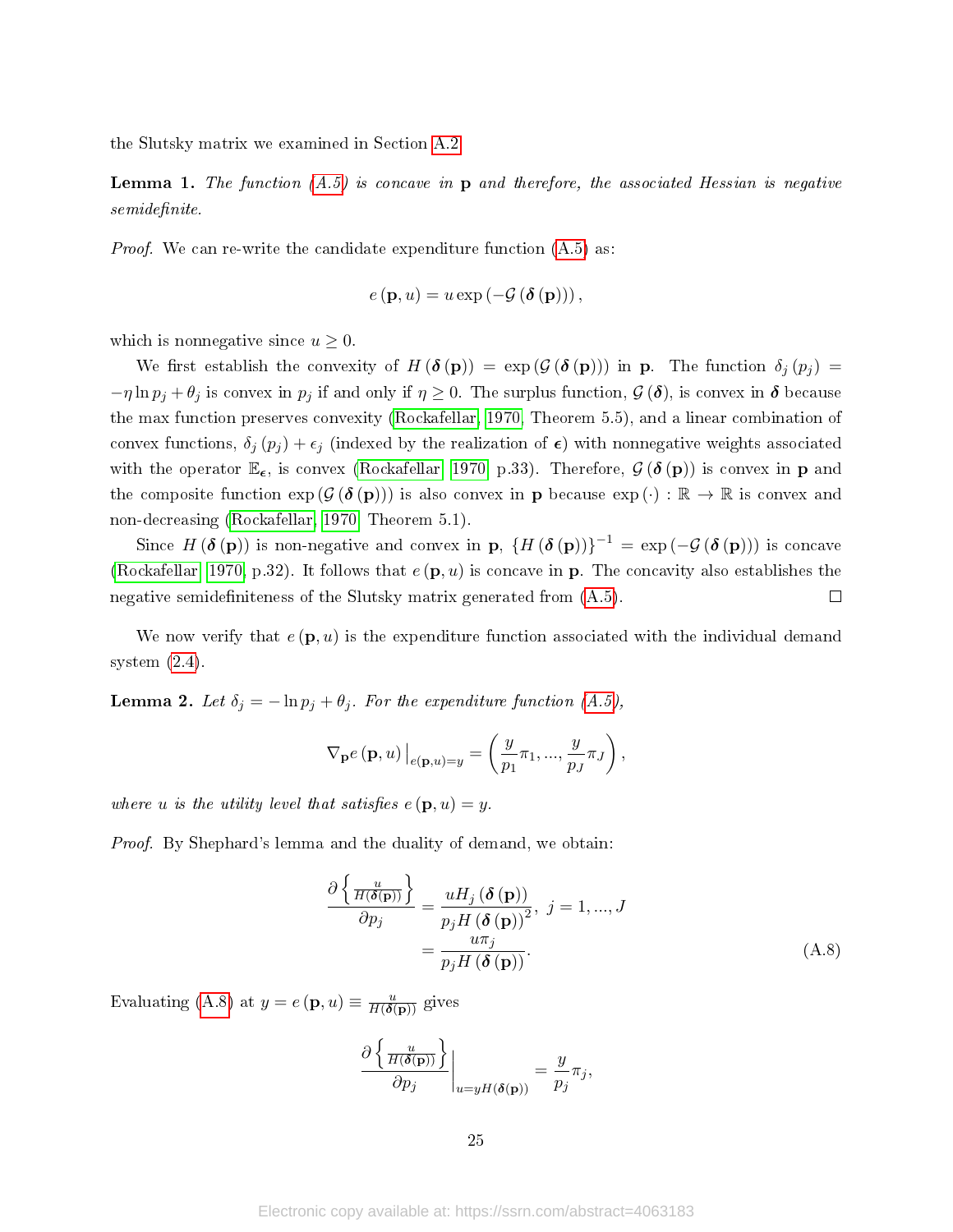which is the ARUM discrete-continuous-choice demand system  $(2.4)$ . This result also confirms that the Slutsky matrix in Section [A.2](#page-22-0) is the Hessian of  $e(\mathbf{p}, u)$ .  $\Box$ 

The non-negativity of  $H(\delta(\mathbf{p}))$  and the unboundedness of income, y, ensures that the corresponding indirect utility function,  $v(\mathbf{p}, y) = yH(\delta(\mathbf{p}))$ , has the range  $\mathbb{R}_+$ .

## <span id="page-25-0"></span>B Proofs of Section [3](#page-7-0)

## B.1 Proof of Proposition [1](#page-8-0)

The individual's indirect utility function

$$
v^{i}\left(\mathbf{p},y^{i}\right)=y^{i}H\left(\boldsymbol{\delta}\left(\mathbf{p}\right)\right),\,
$$

has the Gorman form. Therefore, the positive representative consumer with income level  $Y =$  $\sum_{i=1}^{N} y^{i}$  has the indirect utility function

$$
v(\mathbf{p},Y)=YH\left(\boldsymbol{\delta}\left(\mathbf{p}\right)\right),
$$

and demand  $\mathbf{q}(\mathbf{p},Y) = \sum_{i=1}^{N} \mathbf{q}^i \left( \mathbf{p}, y^i \right)$  when Roy's identity is applied, for any  $\mathbf{p} \in \mathbb{R}_+^J$  and for any allocation of income  $\{y^1, y^2, ..., y^N\}$  (see, e.g., [Varian, 1992,](#page-19-15) Section 9.4). The Gorman form also ensures that the representative consumer is normative robust to any increasing, continuously differentiable, and concave social welfare function  $W(\cdot)$  (see, e.g., [Mas-Colell et al., 1995,](#page-18-13) pp.119-120.).

### <span id="page-25-1"></span>B.2 Extension to Including the Numeraire

The remainder of the this subsection consists of extending the results above to include the numeraire in a manner similar to [Anderson et al.](#page-16-2) [\(1992,](#page-16-2) Section 3.7) and [Verboven](#page-19-1) [\(1996,](#page-19-1) Section 4). Specifically, we use the Cobb-Douglas bivariate utility over the numeraire and the products group.

Let  $Y = \sum_{i=1}^{N} y^i$  be the representative consumer's total income. We have shown the existence of the direct utility function  $u(Q_1,...,Q_J)$  such that the observed demand system  $\mathbf{Q}(\mathbf{p}, Y)$  solves the usual budget-constrained utility maximization problem:

$$
\max_{(Q_1, ..., Q_J)} u(Q_1, ..., Q_J) \quad \text{s.t.} \quad \sum_{1 \le j \le J} p_j Q_j = Y.
$$

We now modify the utility function  $u(Q_1,...,Q_J)$  as  $Q_0^{\alpha}u(Q_1,...,Q_J)$ . The separability of the Cobb-Douglas utility  $Q_0^{\alpha}u(Q_1,...,Q_J)$  between the consumption of the products,  $(Q_1,...,Q_J)$ , and of the numeraire,  $Q_0$ , ensures that the representative consumer always spends  $Y/(1+\alpha)$  and  $\alpha Y/(1+\alpha)$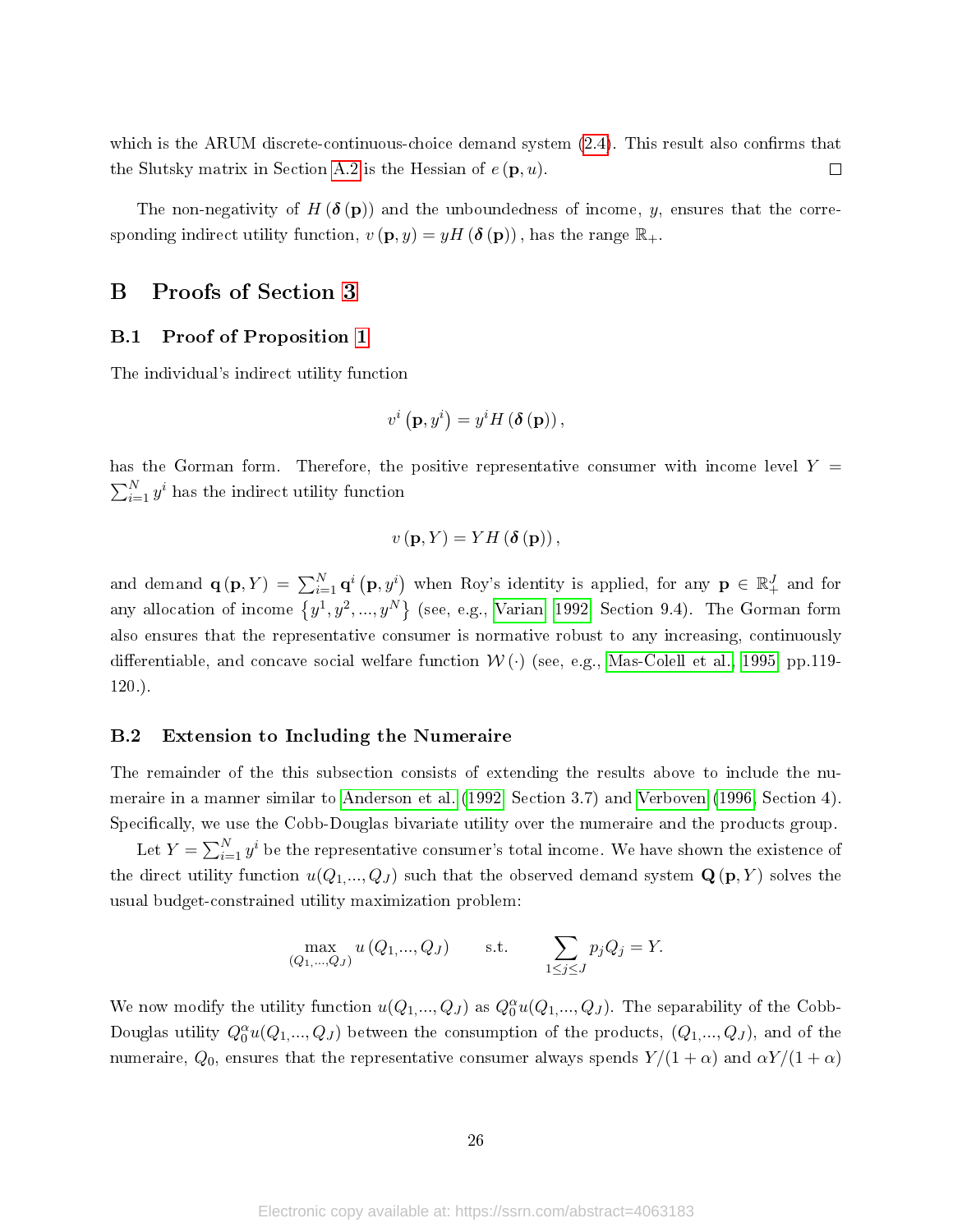on the inside goods and the numeraire, respectively. Therefore,

$$
(Q_0; Q_{1, \ldots, Q_J}) := \left( Y - \sum_{j=1}^{J} p_j Q_j; Q_{1, \ldots, Q_J} \right)
$$

solves

$$
\max_{(Q_1, ..., Q_J)} u (Q_1, ..., Q_J) Q_0^{\alpha} \quad \text{s.t.} \quad Q_0 + \sum_{1 \le j \le J} p_j Q_j = Y.
$$

It is straightforward to verify that the resulting demand system has the following form:

$$
Q_j(\mathbf{p}, Y) = \left(\frac{1}{1+\alpha}\right) \frac{Y}{p_j} \frac{H_j}{H} \quad \text{for } j \in \{1, 2, ..., J\}
$$
  

$$
Q_0(\mathbf{p}, Y) = \left(\frac{\alpha}{1+\alpha}\right) \frac{Y}{p_0}.
$$
 (B.1)

# C Proofs of Section [4](#page-13-0)

#### <span id="page-26-0"></span>C.1 Proof of Proposition [3](#page-15-1)

[Nocke and Schutz](#page-19-6)  $(2017)$  define quasi-linear integrability as follows:

**Definition.** (Quasi-linear Integrability) A demand system  $Q(p, y)$  is quasi-linearly integrable if there exist a set  $\mathcal{X} \subset \mathbb{R}^J$  and a function  $u: \mathcal{X} \to \mathbb{R}$  such that for every  $(\mathbf{p}, y) \in \mathbb{R}^J_{++} \times \mathbb{R}_+$  where  $Q_z(\mathbf{p}, y) \geq 0$ ,  $\mathbf{Q}(\mathbf{p}, y)$  is the unique solution of

$$
\max_{(Q_z,\mathbf{Q})} (Q_z + u(\mathbf{Q})) \qquad s.t. \qquad Q_0 + \mathbf{p}'\mathbf{Q} \le y, Q_0 \ge 0, \mathbf{q} \in \mathcal{X}.
$$

Theorem 1 of [Nocke and Schutz](#page-19-6) [\(2017\)](#page-19-6) shows that a demand system is quasi-linear integrable if and only if the substitution matrix  $\left(\frac{\partial Q_j(\mathbf{p},y)}{\partial w}\right)$  $\partial p_k$  $\setminus$ 1≤j,k≤J is symmetric and negative semidefinite for every  $\mathbf{p} \in \mathbb{R}_{++}^J$  and  $y \in \mathbb{R}_+$  for which the demand is well-defined. In our case, we need nonnegative consumption of the numeraire:  $Q_z(\mathbf{p},y) \equiv y - \sum_{j=1}^J p_j Q_j(\mathbf{p},y) \ge 0$ . We now show that the expected aggregate pure discrete-choice demand system  $(4.4)$  satisfies this condition when  $g(y - p_j) = \alpha (y - p_j).$ 

Consider the function  $N\mathcal{G}(\delta(\mathbf{p}))$ . The substitution matrix is the Hessian of  $N\mathcal{G}(\delta(\mathbf{p}))$  with respect to p. The symmetry of the substitution matrix follows from the assumed smoothness of  $H(\cdot)$  function.

The negative semidefiniteness follows from the following argument. We claim the concavity of  $\mathcal{G}(\delta(\mathbf{p}))$  in **p**, which would imply the negative semidefiniteness of the substitution matrix